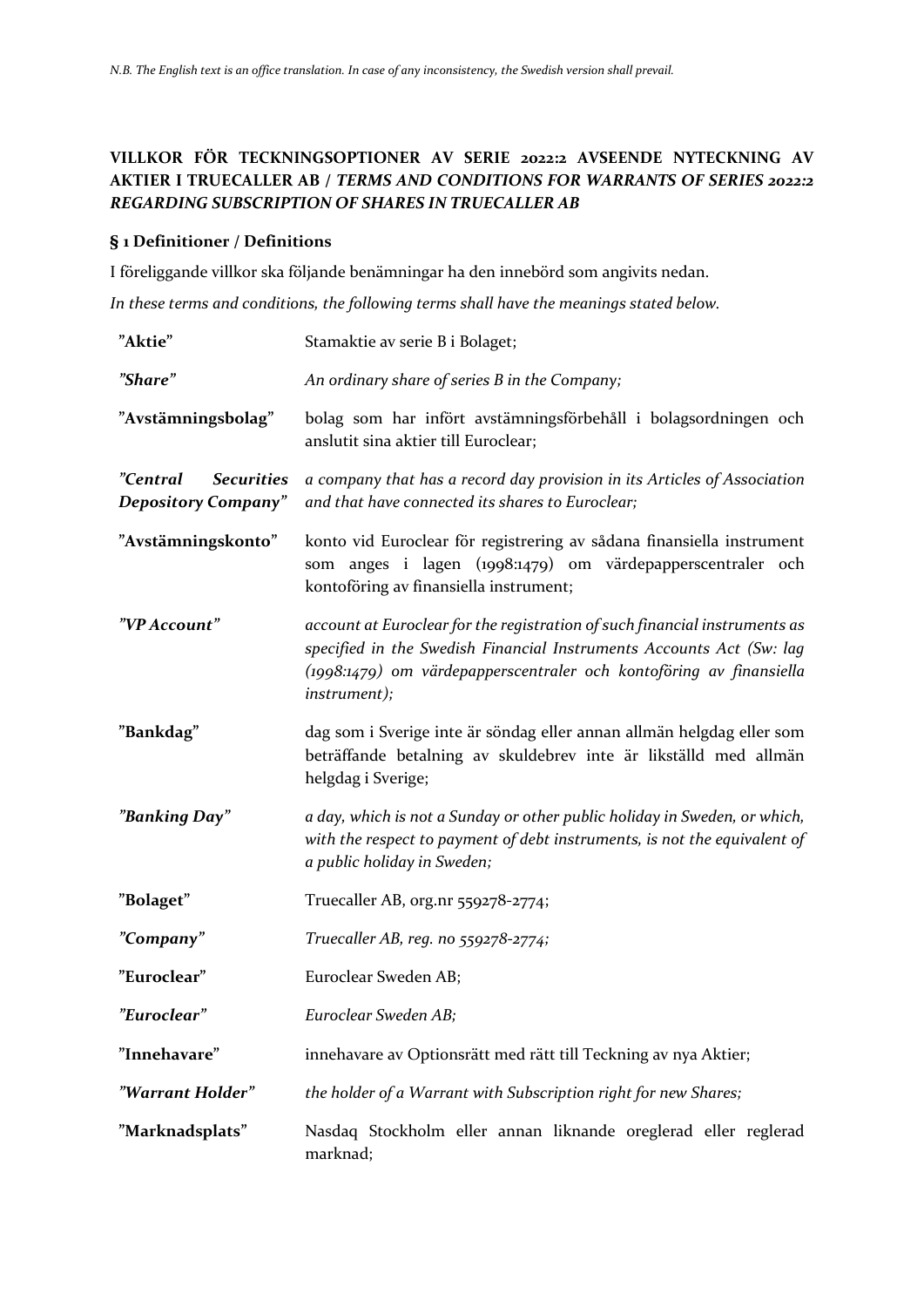| "Market Place"        | Nasdaq Stockholm or other similar unregulated or regulated market;                                                                                                                                                                                                      |
|-----------------------|-------------------------------------------------------------------------------------------------------------------------------------------------------------------------------------------------------------------------------------------------------------------------|
| "Optionsbevis"        | bevis till vilket knutits ett visst antal Optionsrätter;                                                                                                                                                                                                                |
| "Warrant Certificate" | a certificate which is linked to a certain number of Warrants;                                                                                                                                                                                                          |
| "Optionsrätt"         | rätt att teckna Aktie mot kontant betalning;                                                                                                                                                                                                                            |
| "Warrant"             | the right to subscribe for Share against cash payment;                                                                                                                                                                                                                  |
| "Teckning"            | teckning av Aktier som sker med stöd av Optionsrätt; och                                                                                                                                                                                                                |
| "Subscription"        | subscription for new Shares exercised through a Warrant; and                                                                                                                                                                                                            |
| "Teckningskurs"       | 150 procent av den volymvägda genomsnittskursen enligt Nasdaq<br>Stockholms officiella kurslista för Aktien under de tio handelsdagar<br>som infaller omedelbart före årsstämman 2022, dock som minimum<br>Aktiens kvotvärde.                                           |
| "Subscription Price"  | 150 percent of the volume weighted average price of the Share according<br>to the official share list of Nasdaq Stockholm during the ten trading days<br>immediately preceding the Annual General Meeting 2022, however not<br>less than the quota value of the Shares. |

### **§ 2 Optionsrätter /** *Warrants*

Det sammanlagda antalet Optionsrätter uppgår till högst 450 000. Optionsrätterna representeras av Optionsbevis. Optionsbevisen är ställda till viss man eller order.

*The number of Warrants amounts to a total maximum of 450,000. The Warrants are represented by the Warrant Certificates. The Warrant Certificates are issued to a certain person or to order.*

Om Bolaget är Avstämningsbolag får Bolagets styrelse fatta beslut om att Optionsrätterna ska registreras på Avstämningskonto. Vid sådant förhållande ska inga Optionsbevis eller andra värdepapper ges ut. Innehavare ska på Bolagets anmaning vara skyldig att omedelbart till Bolaget eller Euroclear inlämna samtliga Optionsbevis representerande Optionsrätter samt meddela Bolaget erforderliga uppgifter om värdepapperskonto på vilket Innehavarens Optionsrätter ska registreras.

*In the event the Company is a Central Securities Depository Company, the board of directors of the Company shall be entitled to resolve that the Warrants be registered on a Central Securities Depository Account. In the event such resolution is adopted, no Warrant Certificates or other securities shall be issued. At the request of the Company, Warrant Holders shall be obliged to surrender immediately to the Company or Euroclear all Warrant Certificates representing Warrants and to provide the Company with the requisite details of the securities account on which the Warrant Holder's Warrants are to be registered.*

För det fall Bolagets styrelse fattat beslut enligt andra stycket ovan, ska styrelsen därefter vara oförhindrad att, med de begränsningar som må följa av lag eller annan författning, fatta beslut om att Optionsrätterna inte längre ska vara registrerade på Avstämningskonto.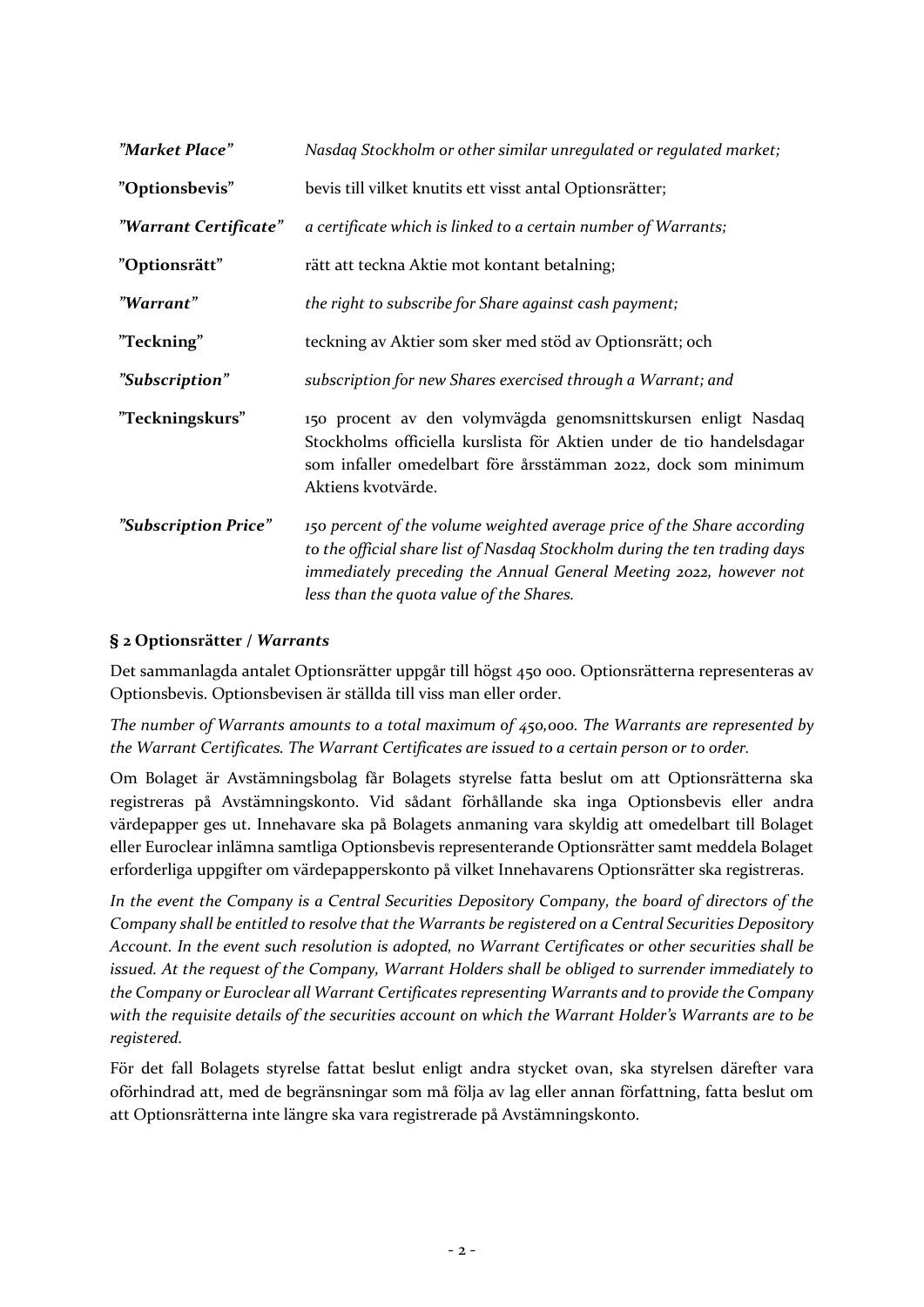*In the event the board of directors of the Company adopts a resolution in accordance with the second paragraph above, subject to any applicable statutory or regulatory limitations, the board of directors shall thereafter be at liberty to resolve that the Warrants are no longer to be registered on a VP Account.*

## **§ 3 Rätt att teckna nya Aktier /** *Right to subscribe for new Shares*

Innehavaren ska ha rätt att för varje Optionsrätt teckna en ny Aktie. Nyteckning av Aktier med stöd av Optionsrätterna kan ske under perioden 24 maj 2026 – 24 augusti 2026. Teckningskursen per Aktie ska motsvara 150 procent av den volymvägda genomsnittskursen enligt Nasdaq Stockholms officiella kurslista för Aktien under de tio handelsdagar som infaller omedelbart före årsstämman 2022, dock som minimum Aktiens kvotvärde. Omräkning av Teckningskurs liksom av det antal nya Aktier som varje Optionsrätt berättigar till Teckning av, kan äga rum i de fall som framgår av § 8 nedan.

*The Warrant Holder shall be entitled to subscribe for one new Share for each Warrant. The Warrants may be exercised to subscribe for new Shares during the period 24 May 2026 – 24 August 2026. The Subscription Price per Share shall correspond to 150 percent of the volume weighted average price of the Share according to the official share list of Nasdaq Stockholm during the ten trading days immediately preceding the Annual General Meeting 2022, however not less than the quota value of the Shares. The Subscription Price, as well as the number of new Shares to which each Warrant entitles the Holder to Subscribe, may be recalculated in the cases set forth in section 8 below.*

Bolaget ska vara skyldigt att om Innehavare så påkallar under ovan angiven tid, emittera det antal Aktier som avses med anmälan om Teckning.

*Upon demand by a Warrant Holder during the period stated above, the Company shall be obliged to issue the number of Shares to which an application for Subscription relates.*

# **§ 4 Teckning av Aktier /** *Subscription of Shares*

Under tid Bolaget är Avstämningsbolag och Optionsrätt är registrerad på Avstämningskonto ska följande gälla. Vid Teckning ska ifylld anmälningssedel enligt fastställt formulär inges till Bolaget eller ett av Bolaget anvisat kontoförande institut.

*The following shall apply in the event the Company is a Central Securities Depository Company and the Warrants are registered on a VP Account. The Warrants may be exercised through a written application for Subscription to the Company or to the designated Central Securities Depository Company.*

Om Bolaget inte är Avstämningsbolag eller om Optionsrätt inte är registrerad på Avstämningskonto ska Teckning ske genom skriftlig anmälan på teckningslista till Bolaget varvid antalet Optionsrätter som utnyttjas ska anges. Vid Teckning ska Innehavare i förekommande fall inlämna motsvarande Optionsbevis till Bolaget.

*In the event the Company is not a Central Securities Depository Company or if the Warrants are not registered on a VP Account, the Warrants may be exercised through a written application for Subscription to the Company, stating the number of Warrants which are to be exercised. In conjunction with a Subscription, the Warrant Holder shall, where applicable, surrender corresponding Warrant Certificates to the Company.*

## **§ 5 Betalning /** *Payment*

Vid Teckning ska betalning samtidigt erläggas kontant för det antal Aktier som Teckningen avser.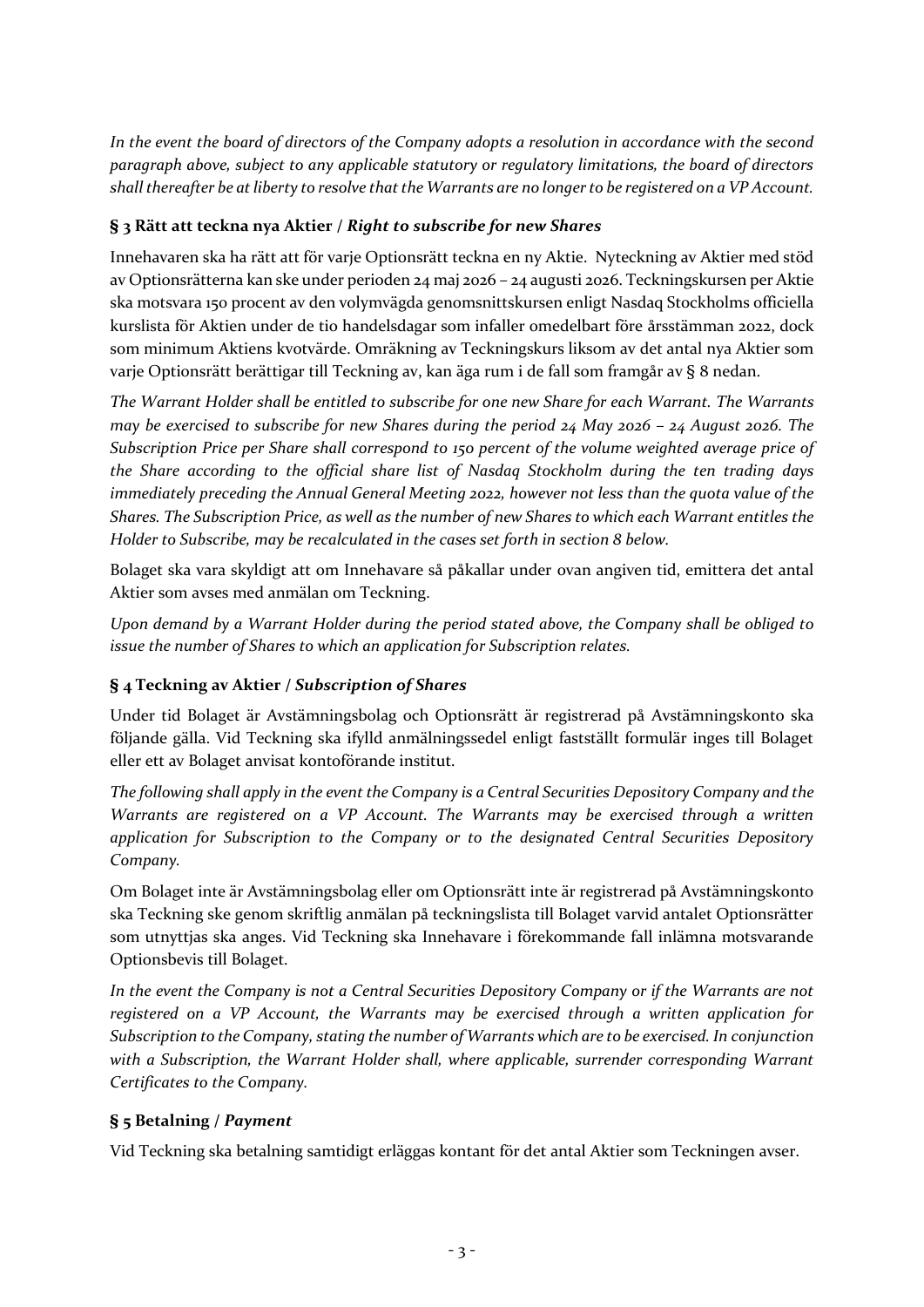*Simultaneously with the Subscription, payment in cash shall be made for the number of Shares to which the Subscription relates.*

### **§ 6 Införande i aktiebok m.m. /** *Entry in the share register etc.*

Om Bolaget är Avstämningsbolag vid Teckning verkställs Teckning och tilldelning genom att de nya Aktierna interimistiskt registreras på Avstämningskonto genom Bolagets försorg. Sedan registrering hos Bolagsverket ägt rum, blir registreringen på Avstämningskonto slutgiltig. Som framgår av § 8 nedan, senareläggs i vissa fall tidpunkten för sådan slutgiltig registrering på Avstämningskonto.

*In the event the Company is a Central Securities Depository Company at the time of Subscription, Subscription shall be effected through the Company ensuring the interim registration of the new Shares on a VP Account. Following registration at the Swedish Companies Registration Office, the registration on a VP Account shall become final. As stated in section 8 below, in certain cases the date of such final registration on a VP Account may be postponed.*

Om Bolaget inte är Avstämningsbolag vid Teckningen, verkställs Teckning och tilldelning genom att de nya Aktierna tas upp i Bolagets aktiebok varefter registrering ska ske hos Bolagsverket.

*In the event the Company is not a Central Securities Depository Company at the time of Subscription, Subscription shall be effected by the new Shares being entered as Shares in the Company's share register and subsequently being registered at the Swedish Companies Registration Office.*

### **§ 7 Rätt till vinstutdelning /** *Entitlement to dividends*

Om Bolaget är Avstämningsbolag medför Aktie som tillkommit på grund av Teckning rätt till vinstutdelning första gången på den avstämningsdag för utdelning som infaller närmast efter det att Teckning verkställts.

*In the event the Company is a Central Securities Depository Company, Shares which are newly issued following Subscription shall carry an entitlement to participate in dividends for the first time on the next record date for dividends which occurs after Subscription is effected.*

Om Bolaget inte är Avstämningsbolag medför Aktie som tillkommit på grund av Teckning i förekommande fall rätt till vinstutdelning första gången på närmast följande bolagsstämma efter det att Teckning verkställts.

*In the event the Company is not a Central Securities Depository Company, Shares which are newly issued following Subscription shall entitle the holder to a dividend at the first shareholders' meeting following the date which occurs after Subscription is effected.*

#### **§ 8 Omräkning av Teckningskurs m.m. /** *Recalculation of Subscription Price etc.*

Genomför Bolaget någon av nedan angivna åtgärder gäller, beträffande den rätt som tillkommer Innehavare, vad som följer enligt nedan.

*If the Company carries out any of the measures listed below, the following applies regarding the right that the Warrant Holder holds.*

Inte i något fall ska dock omräkning enligt bestämmelserna i denna § 8 kunna leda till att Teckningskursen understiger kvotvärdet på Bolagets Aktier.

*Recalculation according to the provisions in this section 8 shall under no circumstances cause the Subsription Price to be less than the quota value of the Company's Shares.*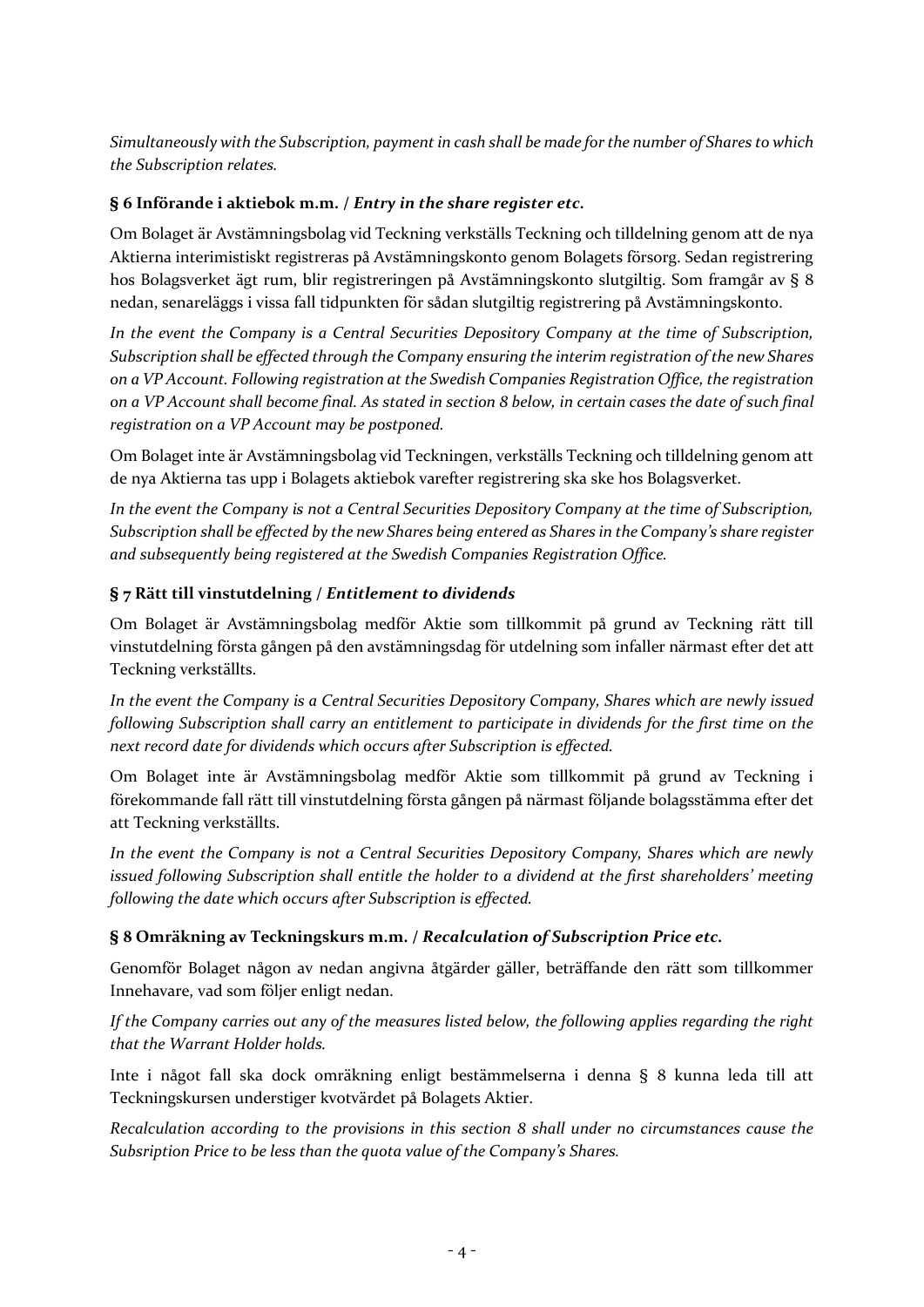#### *A. Fondemission / Bonus Issue*

Genomför Bolaget en fondemission ska Teckning – där Teckning görs på sådan tid, att den inte kan verkställas senast tre veckor före bolagsstämma, som beslutar om emissionen – verkställas först sedan stämman beslutat om denna. Aktier, som tillkommit på grund av Teckning verkställd efter emissionsbeslutet, registreras interimistiskt på Avstämningskonto, vilket innebär att de inte har rätt att delta i emissionen. Slutlig registrering på Avstämningskonto sker först efter avstämningsdagen för emissionen.

*In the event the Company carries out a bonus issue, where Subscription is made in such time that it cannot be effected by no later than three weeks prior to the general meeting at which a bonus issue resolution is to be adopted, Subscription may be effected only after such a shareholder's meeting has adopted a resolution thereon. Shares which vest as a consequence of Subscription effected following the bonus issue resolution shall be the subject of interim registration on a VP Account, and accordingly shall not be entitled to participate in the bonus issue. Final registration on a VP Account shall take place only after the record date for the bonus issue.*

Om Bolaget inte är Avstämningsbolag vid tiden för bolagsstämmans beslut om emission, ska Aktier som tillkommit på grund av Teckning som verkställts genom att de nya Aktierna tagits upp i aktieboken som interimsaktier vid tidpunkten för bolagsstämmans beslut ha rätt att delta i emissionen.

*In the event the Company is not a Central Securities Depository Company at the time a new issue resolution is adopted by the shareholders' meeting, Shares which vest as a consequence of Subscription effected through the new Shares being entered in the Company's share register as interim shares on the date of the shareholders meeting's resolution, shall be entitled to participate in the new issue.*

Vid Teckning som verkställs efter beslutet om fondemission tillämpas en omräknad Teckningskurs liksom en omräkning av det antal Aktier som varje Optionsrätt berättigar till Teckning av. Omräkningarna utförs av Bolaget enligt följande formel:

*In the case of Subscription, which is effected following a bonus issue resolution, a recalculated Subscription Price shall be applied, as well as a recalculation of the number of Shares to which each Warrant provides an entitlement to Subscribe. The recalculations shall be made by the Company based on the following formula:*

|                                          | föregående Teckningskurs x antalet Aktier före                                              |
|------------------------------------------|---------------------------------------------------------------------------------------------|
| omräknad Teckningskurs<br>/ recalculated | fondemissionen / previous Subscription Price x number of<br>Shares prior to the bonus issue |
| <b>Subscription Price</b>                | approach Aletion often fondomission on Lumber of Shares after                               |

antalet Aktier efter fondemissionen / *number of Shares after the bonus issue*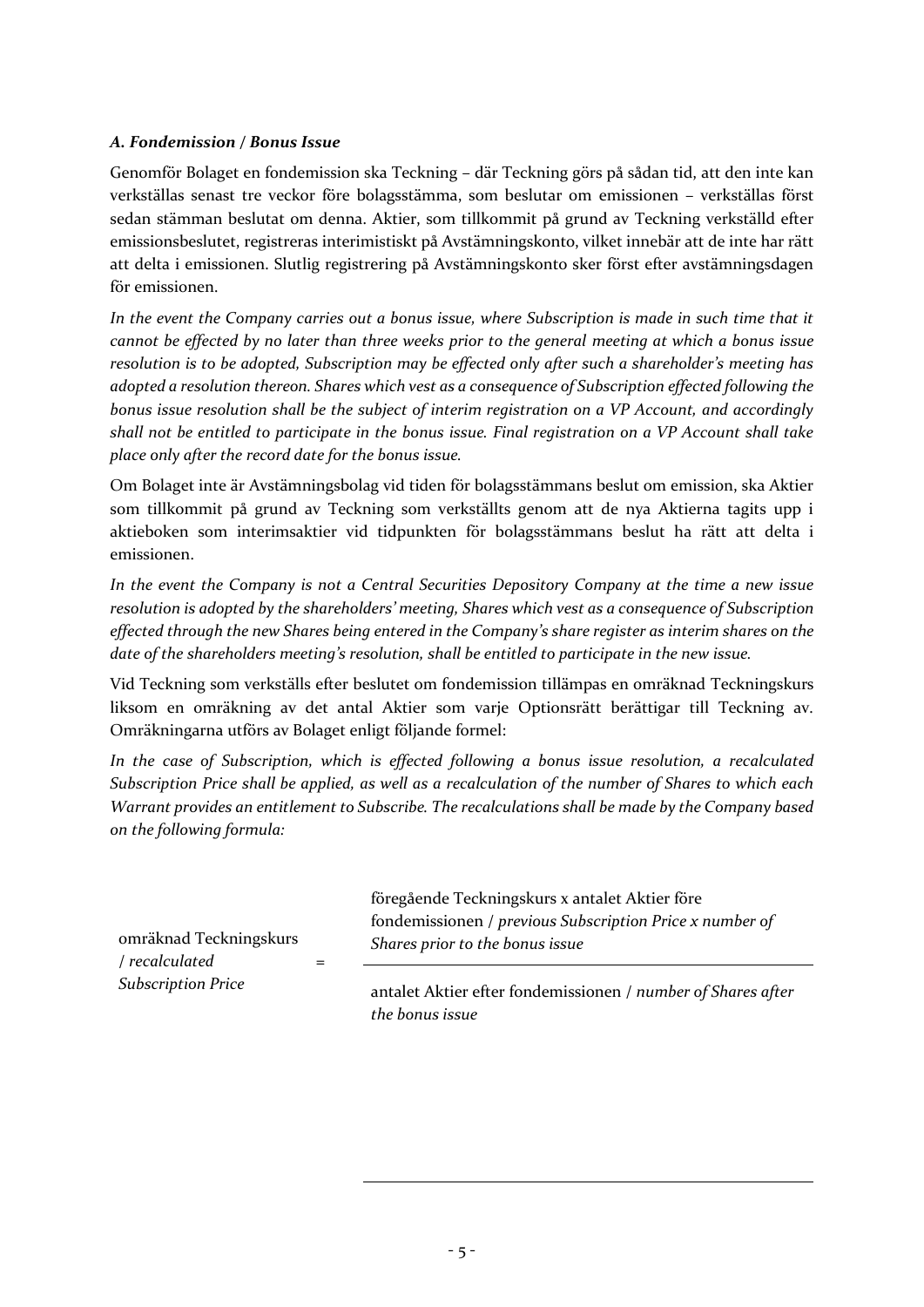omräknat antal Aktier som varje Optionsrätt ger rätt att teckna / r*ecalculated number of Shares that each Warrant entitles to subscribe for*

=

föregående antal Aktier, som varje Optionsrätt ger rätt att teckna x antalet Aktier efter fondemissionen / *the previous number of Shares that each Warrant entitled to subscribe for x number of Shares after the bonus issue*

antalet Aktier före fondemissionen / *number of Shares prior to the bonus issue*

Enligt ovan omräknad Teckningskurs och omräknat antal Aktier fastställs snarast möjligt efter bolagsstämmans beslut om fondemission men tillämpas i förekommande fall först efter avstämningsdagen för emissionen.

*A recalculated Subscription Price and recalculated number of Shares in accordance with the provisions above shall be determined as soon as possible after the shareholders' meeting has adopted a bonus issue resolution but, where applicable, shall be applied only after the record date for the bonus issue.*

## *B. Sammanläggning eller uppdelning (split) / Reverse share split or share split*

Vid sammanläggning eller uppdelning (split) av Bolagets befintliga Aktier har bestämmelserna i punkt A motsvarande tillämpning, varvid i förekommande fall som avstämningsdag ska anses den dag då sammanläggning respektive uppdelning, på Bolagets begäran, sker hos Euroclear.

*In the occasion of reverse share splitting or share splitting of the Company's existing Shares, the provisions of item A shall apply mutatis mutandis whereupon, where appropriate, the record date shall be deemed to be the day on which a reverse share split or share split takes place at Euroclear, upon request by the Company.*

#### *C. Nyemission av Aktier / New share issues*

Vid nyemission med företrädesrätt för aktieägarna att teckna nya Aktier mot kontant betalning eller mot betalning genom kvittning ska följande gälla beträffande rätten att delta i emissionen på grund av Aktie som tillkommit på grund av Teckning med utnyttjande av Optionsrätt:

*In the case of a new issue with pre-emption rights for the shareholders to subscribe for new Shares in exchange for cash payment or payment by way of set-off, the following shall apply with respect to the right to participate in the new issue by virtue of Shares which have vested as a consequence of Subscription through the exercise of Warrants:*

1. Beslutas emissionen av Bolagets styrelse under förutsättning av bolagsstämmans godkännande eller med stöd av bolagsstämmans bemyndigande, ska i emissionsbeslutet, anges den senaste dag då Teckning ska vara verkställd för att Aktie, som tillkommit genom Teckning, ska medföra rätt att delta i emissionen.

*Where the board of directors resolves to carry out the Share issue contingent upon the approval of or pursuant to authorization by the shareholders' meeting, the resolution of the Share issue shall set forth the last date on which Shares issued pursuant to Subscription entitle the Warrant Holders to participate in the issue.*

2. Beslutas emissionen av bolagsstämman, ska Teckning – där anmälan om Teckning görs på sådan tid, att Teckningen inte kan verkställas senast tre veckor före den bolagsstämma som beslutar om emissionen – verkställas först sedan Bolaget verkställt omräkning. Aktie, som tillkommit på grund av sådan Teckning, upptas interimistiskt på Avstämningskonto, vilket innebär att de inte har rätt att delta i emissionen. Slutlig registrering på Avstämningskonto sker först efter avstämningsdagen för emissionen.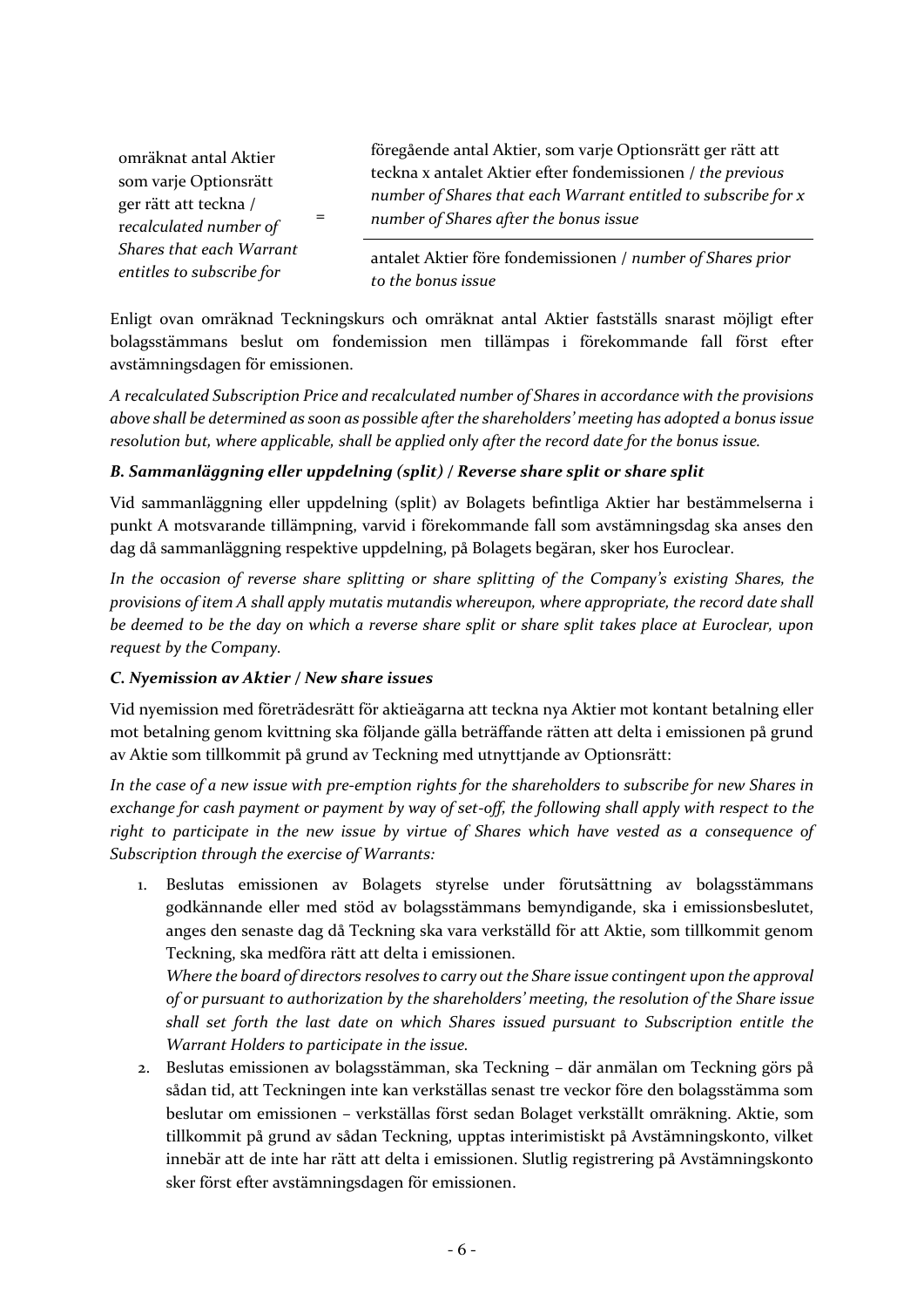*Where the shareholders meeting resolves to carry out the issue, Subscription shall be effected, where application for Subscription is made at such time that it cannot be effected on or before the third week day prior to the shareholders' meeting which resolves to carry out the Share issue, after the resolution on the Share issue by the shareholders' meeting. Shares which are issued based on Subscription effected after the decision of Share issue shall be recorded on an interim basis in a VP Account which means that the holders of such Shares are not entitled to participate in the issue. Only after the record date of the Share issue the registration in the VP Account will become final.*

Vid Teckning som verkställts på sådan tid att rätt till deltagande i nyemissionen inte uppkommer tillämpas en omräknad Teckningskurs liksom en omräkning av det antal Aktier som varje Optionsrätt berättigar till Teckning av. Omräkningen utförs av Bolaget enligt följande formel:

*In the event of Subscription which is effected at such time that a right to participate in the new issue does not vest, a recalculated Subscription Price shall be applied, as well as a recalculation of the number of Shares to which each Warrant provides an entitlement to Subscribe. The recalculations shall be made by the Company based on the following formula:*

| omräknad Teckningskurs<br>/ recalculated<br>$=$<br><b>Subscription Price</b>                                                         | föregående Teckningskurs x Aktiens genomsnittliga<br>betalkurs under den i emissionsbeslutet fastställda<br>teckningstiden (Aktiens genomsnittskurs) / previous<br>Subscription Price x the average Share price of the Share<br>during the Subscription period set forth in the issue resolution<br>(average price of Share)                                                                                    |
|--------------------------------------------------------------------------------------------------------------------------------------|-----------------------------------------------------------------------------------------------------------------------------------------------------------------------------------------------------------------------------------------------------------------------------------------------------------------------------------------------------------------------------------------------------------------|
|                                                                                                                                      | Aktiens genomsnittskurs ökad med det på grundval därav<br>framräknade teoretiska värdet på teckningsrätten / the<br>average price of Share increased by the theoretical value of the<br>subscription right calculated on the basis thereof                                                                                                                                                                      |
| omräknat antal Aktier<br>som varje Optionsrätt<br>ger rätt att teckna /<br>recalculated number of<br><b>Shares that each Warrant</b> | föregående antal Aktier, som varje Optionsrätt ger rätt att<br>teckna x Aktiens genomsnittskurs ökad med det på grundval<br>därav framräknade teoretiska värdet på teckningsrätten / the<br>previous number of Shares that each Warrant provides an<br>entitlement to subscribe x the average price of Share increased<br>by the theoretical value of the subscription right calculated on<br>the basis thereof |
| entitles to subscribe for                                                                                                            | Aktiens genomsnittskurs / the average price of Share                                                                                                                                                                                                                                                                                                                                                            |

Aktiens genomsnittskurs ska anses motsvara genomsnittet av det för varje handelsdag under teckningstiden framräknade medeltalet av den under dagen noterade högsta och lägsta betalkursen enligt Marknadsplatsens officiella kurslista. I avsaknad av notering av betalkurs ska i stället den som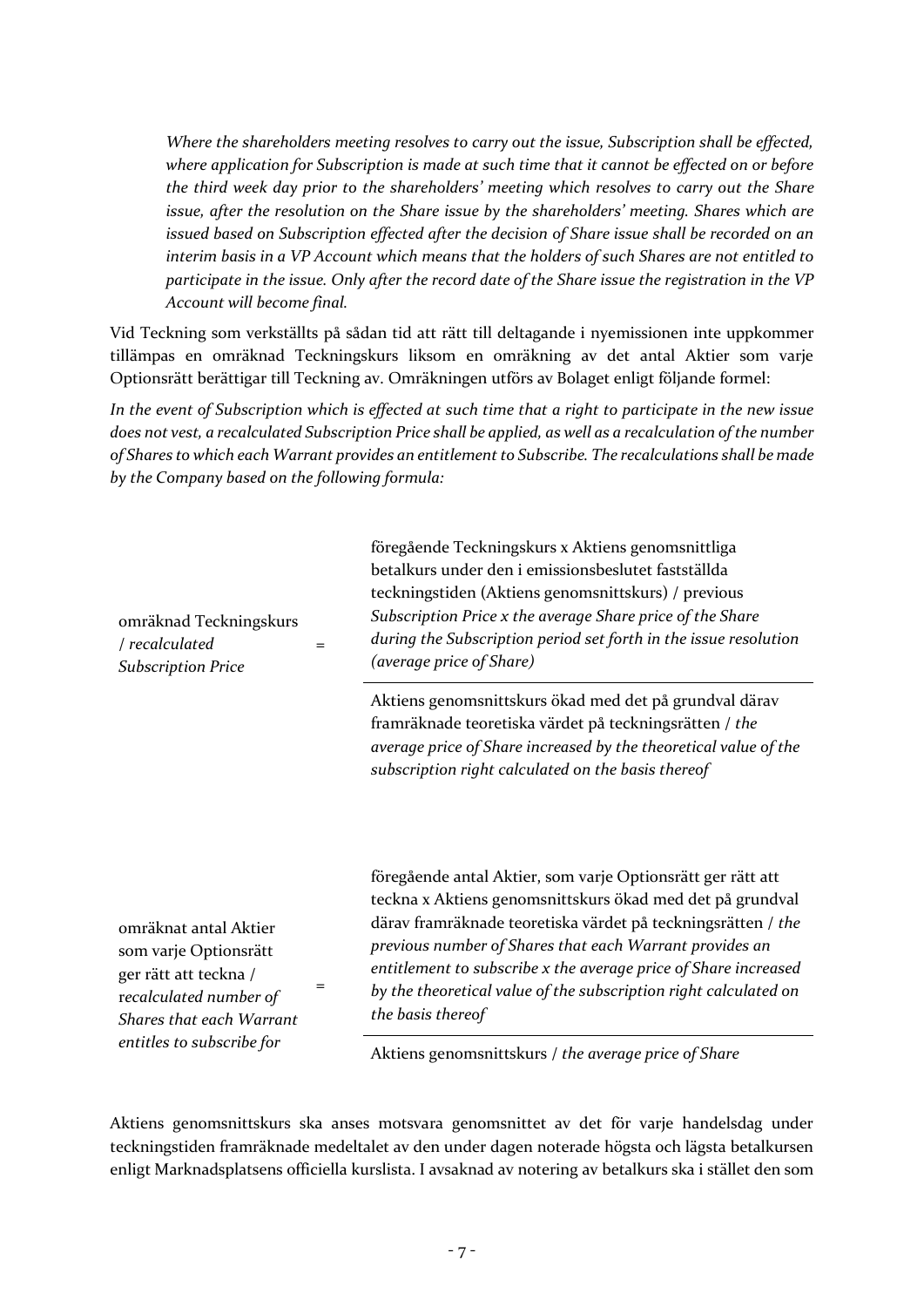slutkurs noterade köpkursen ingå i beräkningen. Dag utan notering av vare sig betalkurs eller köpkurs ska inte ingå i beräkningen.

*The average price of a Share shall be deemed to correspond to the average of the calculated mean values, for each trading day during the Subscription Period, of the highest and lowest transaction prices listed during the day in accordance with the official quotations on the Marketplace. In the event no transaction price is quoted, the bid price which is quoted as the closing price shall instead be included in the calculation. Days on which neither a transaction price nor a bid price is quoted shall not be included in the calculation.*

Det teoretiska värdet på teckningsrätten beräknas enligt följande formel:

*The theoretical value of the subscription right shall be calculated according to the following formula:*

| teckningsrättens värde /<br>the value of a<br>subscription right |  | det antal nya Aktier som högst kan komma att utges enligt                                                                                            |
|------------------------------------------------------------------|--|------------------------------------------------------------------------------------------------------------------------------------------------------|
|                                                                  |  | emissionsbeslutet x Aktiens genomsnittskurs minus                                                                                                    |
|                                                                  |  | teckningskursen för den nya Aktien / the maximum number                                                                                              |
|                                                                  |  | of new Shares which may be issued pursuant to the issue<br>resolution x the average price of Share minus the Subscription<br>Price for the new Share |
|                                                                  |  | approach a littler for equivalent population of the number of Shares                                                                                 |

antalet Aktier före emissionsbeslutet / *the number of Shares prior to the issue resolution*

Uppstår härvid ett negativt värde, ska det teoretiska värdet på teckningsrätten bestämmas till noll.

*In the event a negative value is thereupon obtained, the theoretical value of the subscription right shall be set at zero.*

Enligt ovan omräknad Teckningskurs och omräknat antal Aktier som belöper på varje Optionsrätt ska fastställas av Bolaget två Bankdagar efter teckningstidens utgång och tillämpas vid Teckning som verkställs därefter.

*The recalculated Subscription Price and the recalculated number of Shares for each Warrant as set forth above shall be determined by the Company two Banking Days after the expiration of the Subscription Period and shall apply to Subscriptions executed thereafter.*

Om Bolagets Aktier inte är föremål för notering eller handel på Marknadsplats ska en omräknad Teckningskurs och omräknat antal Aktier fastställas enligt denna punkt C. Härvid ska istället för vad som anges beträffande Aktiens genomsnittskurs, värdet på Aktien bestämmas av en oberoende värderingsman utsedd av Bolaget.

*In the event the Company's shares are not listed or traded on a Market Place, a recalculated Subscription Price and recalculated number of Shares in accordance with this item C shall apply. Instead of what is stated regarding the average price of Share, the Share price shall be determined by an independent valuer appointed by the Company.*

Under tiden till dess att omräknad Teckningskurs och omräknat antal Aktier som varje Optionsrätt berättigar till Teckning av fastställts, verkställs Teckning endast preliminärt, varvid det antal Aktier, som varje Optionsrätt före omräkning berättigar till Teckning av, upptas interimistiskt på Avstämningskonto. Dessutom noteras särskilt att varje Optionsrätt efter omräkningar kan berättiga till ytterligare Aktier enligt § 3 ovan. Slutlig registrering på Avstämningskontot sker sedan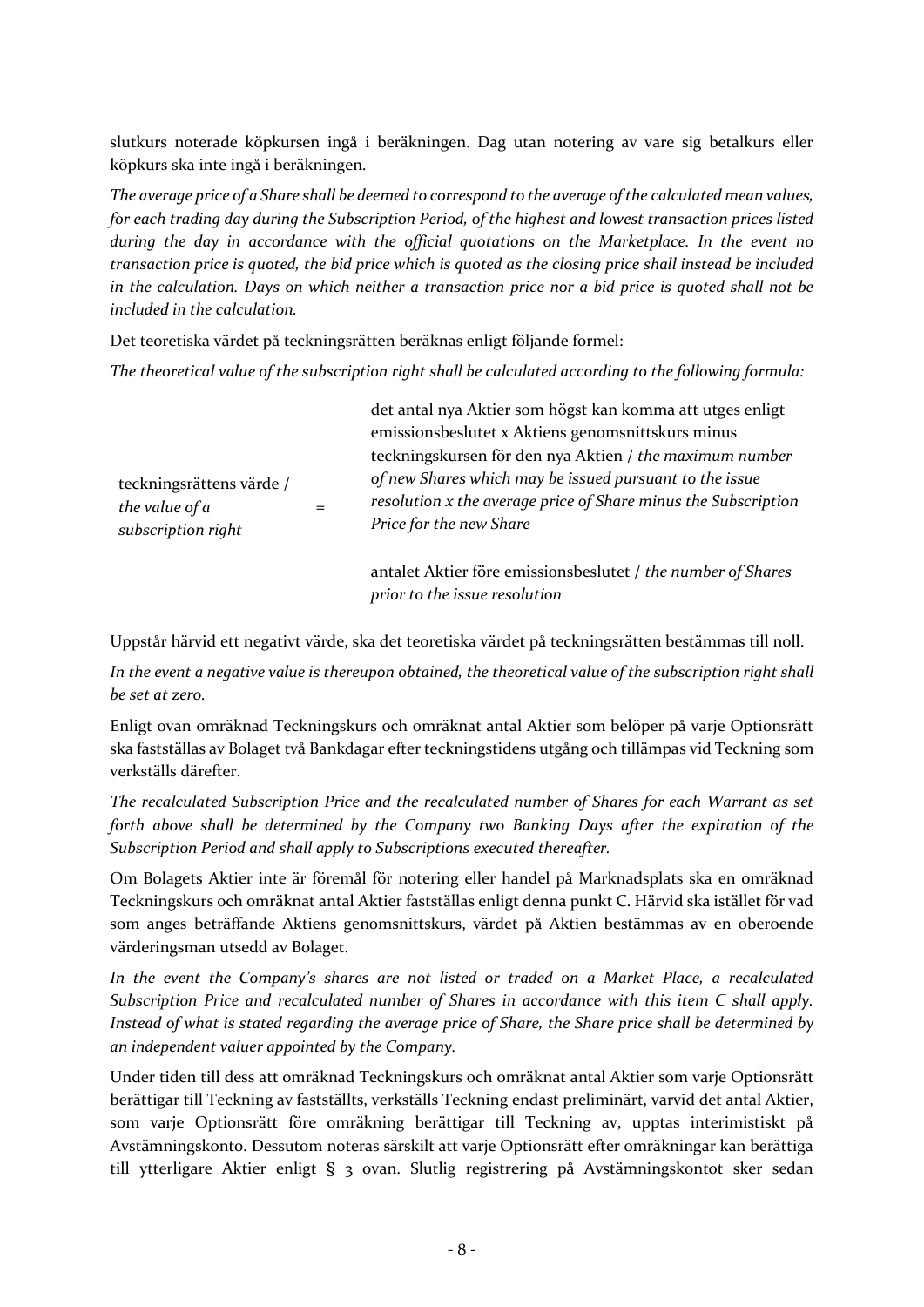omräkningarna fastställts. Om Bolaget inte är Avstämningsbolag verkställs Teckning genom att de nya Aktierna upptas i aktieboken som interimsaktier. Sedan omräkningarna har fastställts upptas de nya Aktierna i aktieboken som aktier.

*During the period until the recalculated Subscription Price and recalculated number of Shares that each Warrant entitles to Subscribe for are determined, Subscription shall only be executed on a preliminary basis, whereupon the full number of Shares according to the not yet recalculated number of Shares will be registered in the VP Account on an interim basis. In addition, it should be noted that the Warrant may entitle the Holder to additional shares pursuant to the recalculated number of Shares according to section 3 above. Final registration in the VP Account shall be effected following the determination of the recalculations. In the event the Company is not a Central Securities Depository Company, Subscription shall be effected through the new Shares being entered in the share register as interim shares. After the recalculations have been determined, the new Shares shall be entered in the share register as Shares.*

### *D. Emission av konvertibler eller teckningsoptioner / Issue of convertibles or warrants*

Vid emission av konvertibler eller teckningsoptioner med företrädesrätt för aktieägarna och mot kontant betalning eller mot betalning genom kvittning eller, såvitt gäller teckningsoptioner, utan betalning, har bestämmelserna i punkt C första stycket 1 och 2 om rätten att delta i nyemission på grund av Aktie som tillkommit genom Teckning motsvarande tillämpning.

*In the event of an issue of convertible debentures or warrants with pre-emption rights for the shareholders and in exchange for cash payment or payment by way of set-off or, with respect to warrants, without payment, the provisions of item C, first paragraph, subparagraphs 1 and 2 regarding the right to participate in a new issue by virtue of Shares which vest through Subscription shall apply mutatis mutandis.*

Vid Teckning som verkställs i sådan tid att rätt till deltagande i emissionen inte uppkommer tillämpas en omräknad Teckningskurs och ett omräknat antal Aktier som belöper på varje Optionsrätt. Omräkningen utförs av Bolaget enligt följande formel:

*In the event of Subscription for Shares which is exercised at such a time that Subscription is effected after adoption of the issue resolution, a recalculated Subscription Price and recalculated number of Shares provided by each Warrant shall be applied. The recalculations shall be made according to the following formula:*

omräknad Teckningskurs / *recalculated Subscription Price* = föregående Teckningskurs x Aktiens genomsnittliga betalkurs under den i emissionsbeslutet fastställda teckningstiden (Aktiens genomsnittskurs) / *previous Subscription Price x the average Share price of the share during the Subscription Period set forth in the* resolution approving the issue (average price of Share)

Aktiens genomsnittskurs ökad med teckningsrättens värde / *the average price of Share increased by the value of the subscription right*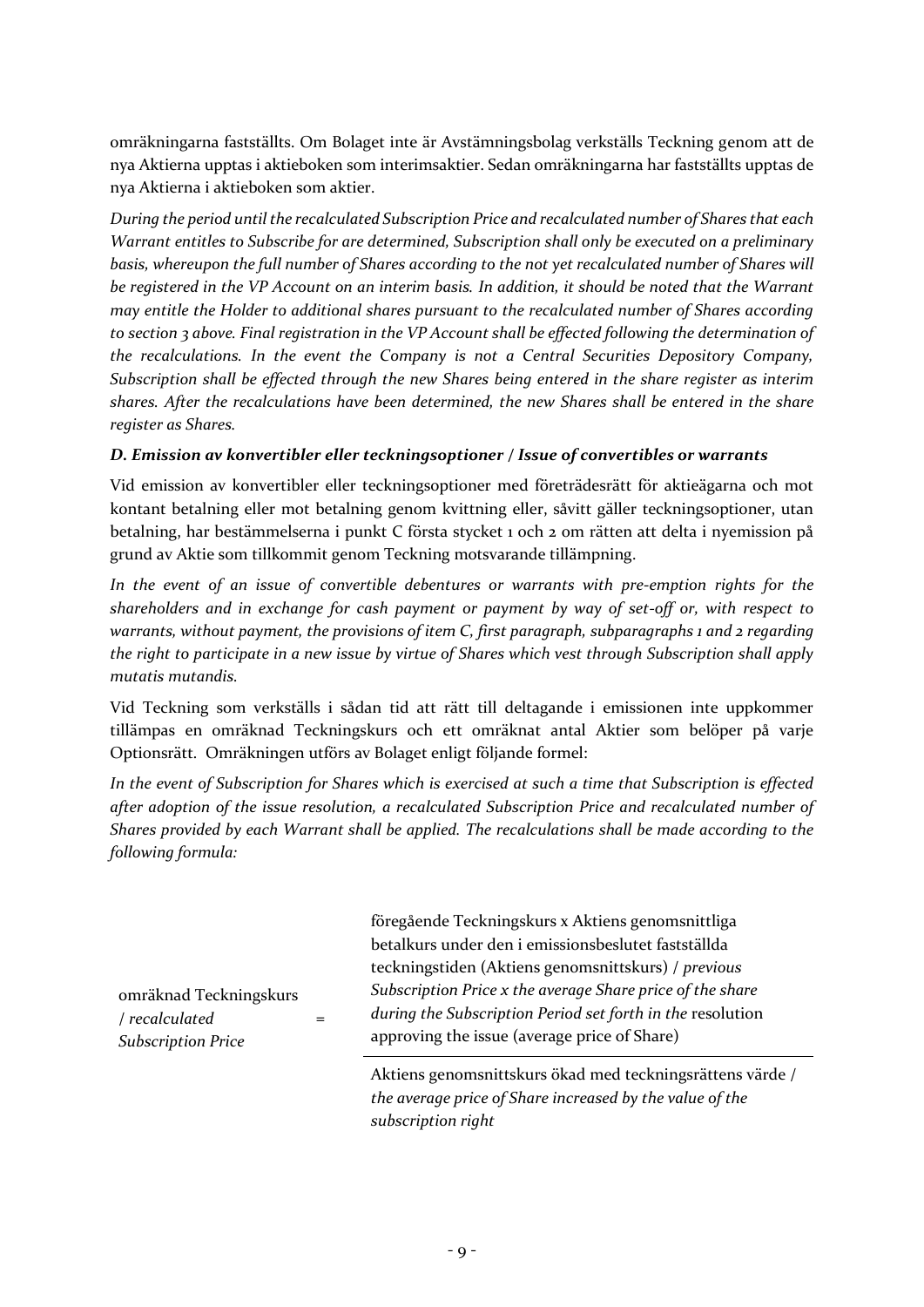omräknat antal Aktier som varje Optionsrätt ger rätt att teckna / *recalculated number of Shares that each Warrant entitles to subscribe for*

föregående antal Aktier som varje Optionsrätt ger rätt att teckna x Aktiens genomsnittskurs ökad med teckningsrättens värde / *previous number of Shares to which each Warrant provides an entitlement to subscribe for x the average price of Share increased by the value of the subscription right*

Aktiens genomsnittskurs / *average price of Share*

Aktiens genomsnittskurs beräknas i enlighet med punkt C ovan.

=

*The average price of Share is calculated in accordance with item C above.*

Teckningsrättens värde ska anses motsvara det matematiskt framräknade värdet efter justering för nyemission och med beaktande av marknadsvärdet beräknat i enlighet med vad som anges i punkt C ovan.

*The value of the subscription right shall be deemed to correspond to the calculated value with adjustments for the new issue and the market value calculated in accordance with item C above.*

Enligt ovan omräknad Teckningskurs och omräknat antal Aktier som belöper på varje Optionsrätt ska fastställas av Bolaget två Bankdagar efter teckningstidens utgång och tillämpas vid Teckning som verkställs därefter.

*The recalculated Subscription Price and the recalculated number of Shares as set forth above shall be determined by the Company two Banking Days after the expiration of the Subscription Period and shall apply to Subscriptions made after such time.*

Om Bolagets Aktier inte är föremål för notering eller handel på Marknadsplats ska en omräknad Teckningskurs och omräknat antal Aktier fastställas enligt denna punkt D. Härvid ska istället för vad som anges beträffande Aktiens genomsnittskurs, värdet på Aktien bestämmas av en oberoende värderingsman utsedd av Bolaget.

*In the event the Company's shares are not listed or traded on a Market Place, a recalculated Subscription Price and recalculated number of Shares in accordance with this item D shall apply. Instead of what is stated regarding the average price of Share, the Share price shall be determined by an independent valuer appointed by the Company.*

Vid Teckning som sker under tiden fram till dess att omräknad Teckningskurs och omräknat antal Aktier som belöper på varje Optionsrätt fastställs, ska bestämmelsen i punkt C sista stycket ovan äga motsvarande tillämpning.

*In the event of Subscription for Shares which is effected before the recalculated Subscription Price and the recalculated number of Shares provided by each Warrant have been determined, the provisions of item C last paragraph above shall be applied.*

### *E. Erbjudande till aktieägarna i annat fall än som avses i punkt A-D / Offer to the shareholers in circumstances other than those set forth in subsections A-D*

Vid ett erbjudande till aktieägarna i annat fall än som avses i punkt A-D att av Bolaget förvärva värdepapper eller rättighet av något slag, ska vid Teckning som påkallas på sådan tid, att därigenom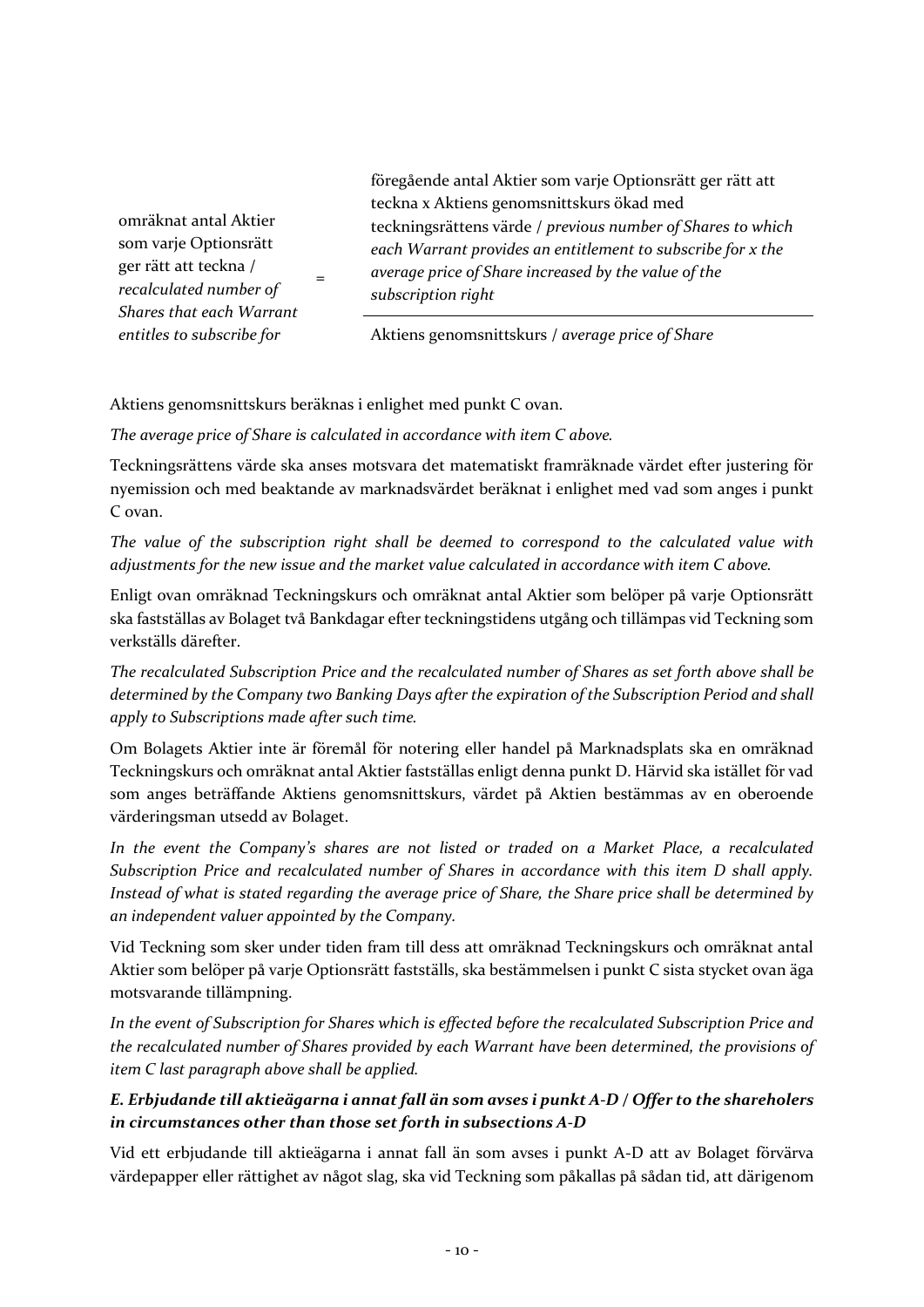erhållen Aktie inte medför rätt att delta i erbjudandet, tillämpas en omräknad Teckningskurs och ett omräknat antal Aktier som varje Optionsrätt ger rätt att teckna. Detsamma gäller om Bolaget beslutar att enligt nämnda principer till aktieägarna dela ut värdepapper eller rättigheter utan vederlag.

*In the event the Company, in circumstances other than those set forth in item A-D above, extends an offer to the shareholders, subject to shareholders' pre-emption rights pursuant to the principles set forth in the Swedish Companies Act, to acquire securities or rights of any kind from the Company, in the event of Subscription which is demanded at such time that the Shares thereby received do not carry an entitlement to participate in the offer, a recalculated Subscription Price and recalculated number of Shares to which each Warrant provides an entitlement to subscribe shall be applied. The aforesaid shall also apply where the Company resolves, in accordance with the aforementioned principles, to distribute securities or rights to the shareholders without consideration.*

Omräkningarna ska utföras av Bolaget enligt följande formel:

*Recalculations shall be made by the Company in accordance with the following formula:*

| omräknad Teckningskurs<br>/ recalculated<br><b>Subscription Price</b> | föregående Teckningskurs x Aktiens genomsnittliga<br>betalkurs under den i erbjudandet fastställda<br>anmälningstiden (Aktiens genomsnittskurs) / previous<br>Subscription Price x the average share price of the Share<br>during the notice period set forth in the offer (the average<br>price of Share) |
|-----------------------------------------------------------------------|------------------------------------------------------------------------------------------------------------------------------------------------------------------------------------------------------------------------------------------------------------------------------------------------------------|
|                                                                       | Aktiens genomsnittskurs ökad med värdet av rätten till<br>deltagande i erbjudandet (inköpsrättens värde) / average<br>price of Share increased by the value of the right to participate<br>in the offer (the purchase right value)                                                                         |

omräknat antal Aktier som varje Optionsrätt ger rätt att teckna / *recalculated number of Shares that each Warrant entitles to subscribe for*

föregående antal Aktier som varje Optionsrätt ger rätt att teckna x Aktiens genomsnittskurs ökad med inköpsrättens värde / *previous number of Shares to which each Warrant provides an entitlement to subscribe for x the average price of Share increased by the value of the purchase right*

Aktiens genomsnittskurs / average price of Share

Aktiens genomsnittskurs beräknas i enlighet med punkt C ovan.

=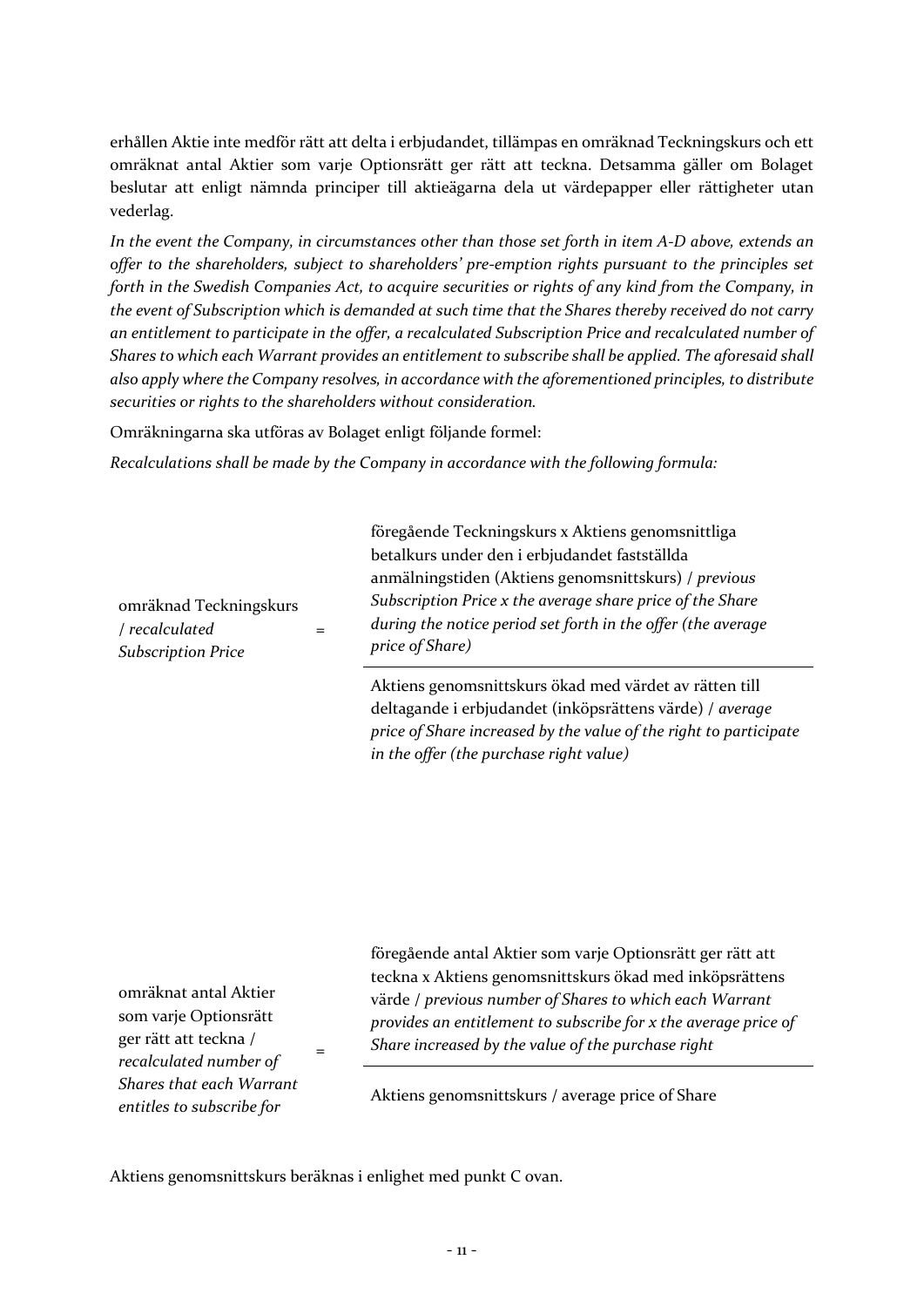*The average price of Share is calculated in accordance with item C above.*

Om aktieägarna erhållit inköpsrätter och handel med dessa ägt rum, ska värdet av rätten att delta i erbjudandet anses motsvara inköpsrättens värde. Värdet på inköpsrätten ska så långt möjligt fastställas med ledning av den marknadsvärdesförändring avseende Bolagets Aktier som kan bedömas ha uppkommit till följd av erbjudandet.

*In the event the shareholders have received purchase rights and trading has taken place in such rights, the value of the right to participate in the offer shall be deemed to correspond to the purchase right value. The purchase right value shall, as far as possible, be determined on basis of the changed market value of the Company's Shares which can be deemed have occurred due to the offer.*

Om aktieägarna inte erhållit inköpsrätter eller handel med inköpsrätter annars inte ägt rum, ska omräkningen av Teckningskursen ske med tillämpning så långt möjligt av de principer som anges ovan, varvid värdet av rätten att delta i erbjudandet så långt möjligt fastställas med ledning av den marknadsvärdesförändring avseende Bolagets Aktier som kan bedömas ha uppkommit till följd av erbjudandet. Den omräknade Teckningskursen fastställs av Bolaget snarast möjligt efter erbjudandetidens utgång och tillämpas vid Teckning som verkställs sedan den omräknade kursen fastställts.

*In the event the shareholders have not received purchase rights, or trading in purchase rights has otherwise not taken place, the recalculation of the Subscription Price shall take place applying, as far as possible, the principles stated above. The purchase right value shall, as far as possible, be determined on basis of the changed market value of the Company's Shares which can be deemed have occurred due to the offer. The recalculated Subscription Price shall be determined by the Company as soon as possible after expiry of the offer period and applied in conjunction with Subscriptions effected after the recalculated price has been determined.*

Om Bolagets Aktier inte är föremål för notering eller handel på Marknadsplats ska en omräknad Teckningskurs och omräknat antal Aktier fastställas. Härvid ska istället för vad som anges beträffande Aktiens genomsnittskurs, värdet på Aktien bestämmas av en oberoende värderingsman utsedd av Bolaget.

*In the event the Company's Shares are not listed or traded on a Market Place, a recalculated Subscription Price and recalculated number of Shares shall be determined. Instead of what is stated regarding the average Share price, the Share price shall be determined by an independent valuer appointed by the Company.*

Vid Teckning som sker under tiden fram till dess att omräknad Teckningskurs och omräknat antal Aktier som belöper på varje Optionsrätt fastställts, ska bestämmelsen i punkt C sista stycket ovan äga motsvarande tillämpning.

*In the event of Subscription for Shares which is effected before the recalculated Subscription Price and the recalculated number of Shares provided by each Warrant have been determined, the provisions of item C last paragraph above shall be applied.*

## *F. Nyemission eller emission av konvertibler eller teckningsoptioner / New issue or issue of convertibles or warrants*

Vid nyemission av aktier eller emission av konvertibler eller teckningsoptioner med företrädesrätt för aktieägarna och mot kontant betalning eller mot betalning genom kvittning eller, såvitt gäller teckningsoptioner, utan betalning, får Bolaget besluta att ge samtliga Innehavare samma företrädesrätt som enligt beslutet tillkommer aktieägarna. Därvid ska varje Innehavare, utan hinder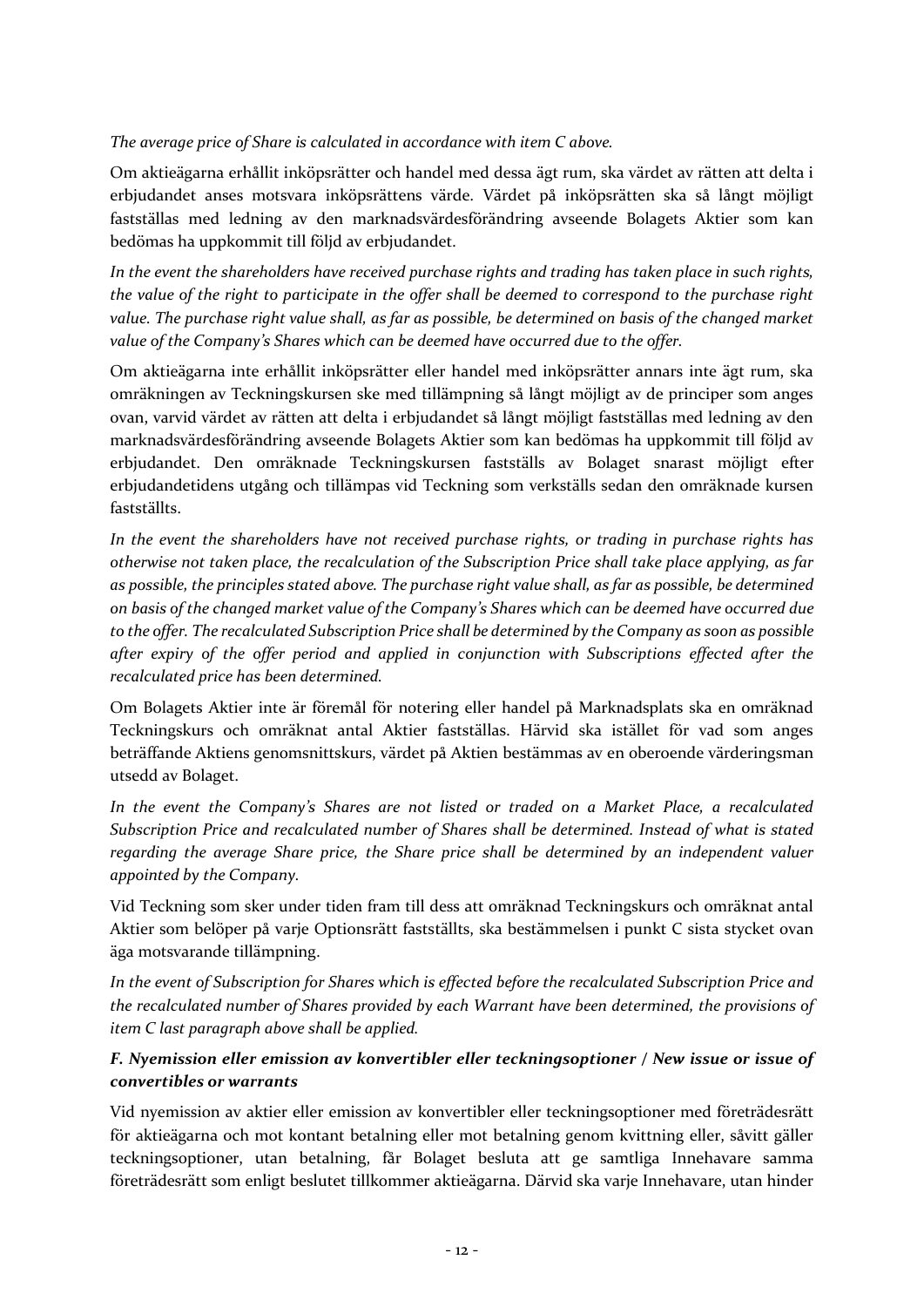av att Teckning på grund av Optionsrätt inte har verkställts, anses vara ägare till det antal Aktier som Innehavaren skulle ha erhållit, om Teckning verkställts efter den Teckningskurs som gällde och det antal Aktier som belöpte på varje Optionsrätt vid tidpunkten för beslutet om emission.

*In the event of a new issue or issue of convertible debentures or warrants with pre-emption rights for the shareholders, in exchange for cash payment or payment by way of set-off or, with respect to warrants, without payment, the Company may decide to grant all Warrant Holders the same preemption rights as vest in the shareholders pursuant to the resolution. Notwithstanding that Subscription for Shares pursuant to Warrants has not been effected, each Warrant Holder shall thereupon be deemed to be the owner of the number of Shares which the Warrant Holder would have received had Subscription for Shares been effected at the Subscription Price and the number of Shares to which each Warrant provided an entitlement to subscribe, as applicable on the date on which the resolution regarding the offer was adopted.*

Vid ett sådant riktat erbjudande till aktieägarna som avses i punkt E ovan, ska föregående stycke ha motsvarande tillämpning. Det antal Aktier som Innehavaren ska anses vara ägare till ska därvid fastställas efter den Teckningskurs som gällde och det antal Aktier som belöpte på varje Optionsrätt vid tidpunkten för beslutet om erbjudande.

*In the event the Company resolves to extend to the shareholders such an offer as referred to in item E above, the provisions of the preceding paragraph shall apply mutatis mutandis. The number of Shares which Warrant Holders shall be deemed to own shall thereupon be determined based on the Subscription Price and the number of Shares to which each Warrant provided an entitlement to subscribe, as applicable on the date on which the resolution regarding the offer was adopted.*

Om Bolaget skulle besluta att ge Innehavarna företrädesrätt i enlighet med bestämmelserna i punkt F, ska någon omräkning enligt punkt C, D eller E av Teckningskursen inte äga rum.

*In the event the Company decides to grant the Warrant Holders pre-emption rights in accordance with the provisions of this item F, no recalculation of the Subscription Price shall take place pursuant to item C, D or E.*

## *G. Kontant utdelning till aktieägarna / Cash dividend to the shareholders*

Vid kontant utdelning till aktieägarna, som innebär att dessa erhåller utdelning som tillsammans med andra under samma räkenskapsår utbetalda utdelningar överstiger 30 procent av de befintliga Aktiernas genomsnittskurs under en period om 25 handelsdagar närmast före den dag då styrelsen för Bolaget offentliggör sin avsikt att till bolagsstämman lämna förslag om sådan utdelning, ska vid Teckning som påkallas på sådan tid att Aktie som erhålls när Teckningen verkställs inte medför rätt till utdelningen tillämpas en omräknad Teckningskurs och ett omräknat antal Aktier som belöper på varje Optionsrätt. Omräkningen ska baseras på den del av den sammanlagda utdelningen som överstiger 30 procent av Aktiernas genomsnittskurs under ovan nämnd period (extraordinär utdelning).

*In the event of a cash dividend to the shareholders, entailing that the shareholders receive dividends which, together with other dividends paid out during same financial year, exceed 30 percent of the existing Share's average price during a period of 25 trading days immediately prior to the day on which the board of directors of the Company publishes its intention to submit a proposal to the shareholders' meeting regarding such dividend, in the event Subscription is demanded at such time that the Shares thereby received do not carry an entitlement to receive such dividend, a recalculated Subscription Price and a recalculated number of Shares to which each Warrant provides an entitlement to subscribe shall*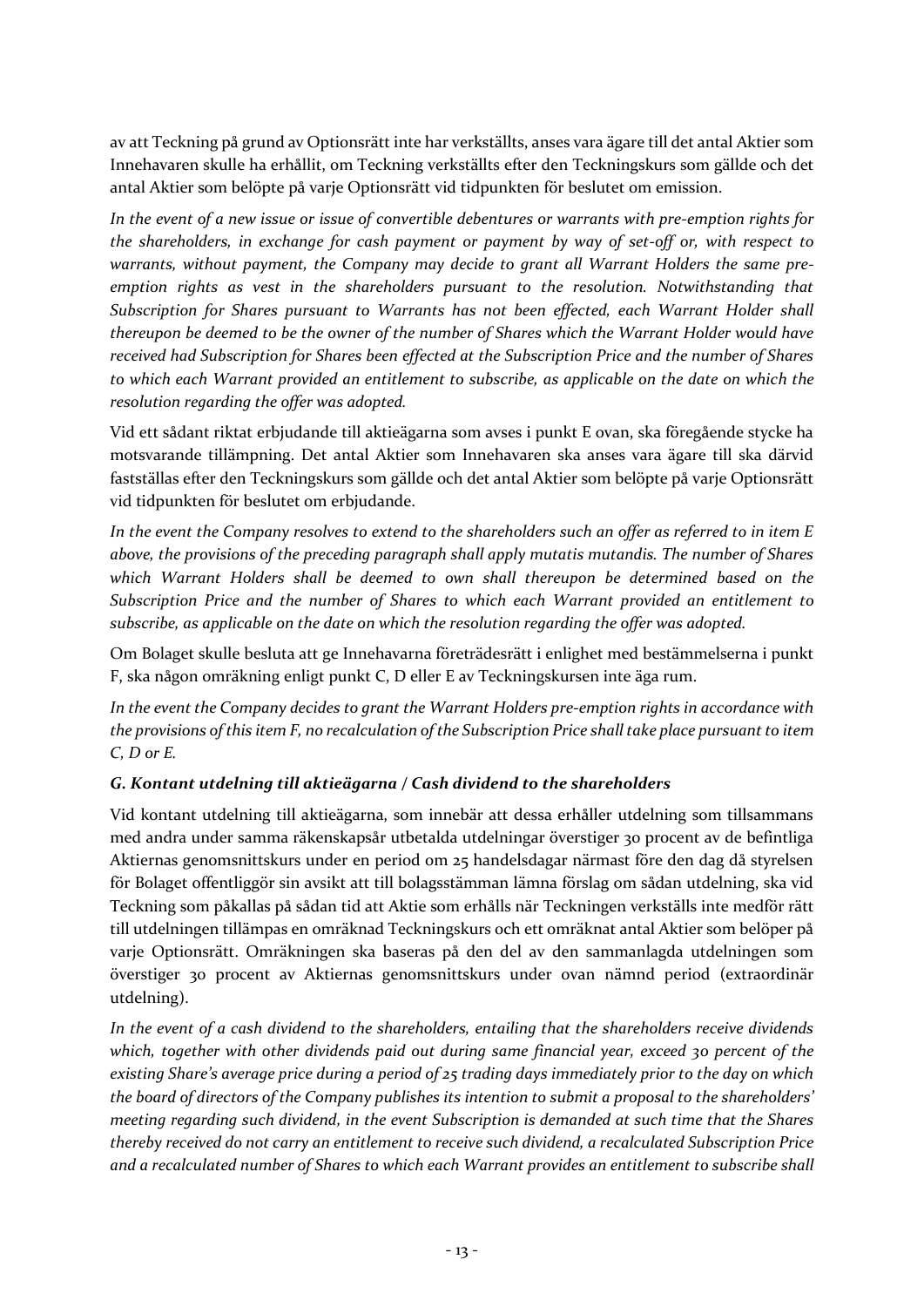*be applied. The recalculation shall be based on the part of the total dividend which exceeds 30 percent of the Share's average price during the aforementioned period (extraordinary dividend).*

Omräkningen utförs av Bolaget enligt följande formel:

*The recalculation shall be made by the Company in accordance with the following formula:*

| omräknad Teckningskurs<br>/ recalculated<br>$=$<br><b>Subscription Price</b>                                                                | föregående Teckningskurs x Aktiens genomsnittliga<br>betalkurs under en period om 25 handelsdagar räknat fr.o.m.<br>den dag då Aktien noteras utan rätt till extraordinär<br>utdelning (Aktiens genomsnittskurs) / previous Subscription<br>Price x the average Share price of the Share during a period of<br>25 trading days calculated from the day on which the Share is<br>quoted without any right to dividend (the average price of<br>Share) |
|---------------------------------------------------------------------------------------------------------------------------------------------|------------------------------------------------------------------------------------------------------------------------------------------------------------------------------------------------------------------------------------------------------------------------------------------------------------------------------------------------------------------------------------------------------------------------------------------------------|
|                                                                                                                                             | Aktiens genomsnittskurs ökad med den extraordinära<br>utdelning som utbetalas per Aktie / average price of Share<br>increased by the extraordinary dividend paid per Share                                                                                                                                                                                                                                                                           |
| omräknat antal Aktier<br>som varje Optionsrätt<br>ger rätt att teckna /<br>$=$<br>recalculated number of<br><b>Shares that each Warrant</b> | föregående antal Aktier, som varje Optionsrätt ger rätt att<br>teckna x Aktiens genomsnittskurs ökad med den<br>extraordinära utdelning som utbetalas per Aktie / previous<br>number of Shares that each Warrant entitles to subscribe for x<br>the average price of Share increased by the extraordinary<br>dividend paid per Share                                                                                                                 |
| entitles to subscribe for                                                                                                                   | Aktiens genomsnittskurs / average price of Share                                                                                                                                                                                                                                                                                                                                                                                                     |

Aktiens genomsnittskurs beräknas i enlighet med punkt C ovan.

*The average price of Share is calculated in accordance with item C above.*

Den omräknade Teckningskursen och det omräknade antalet Aktier som belöper på varje Optionsrätt fastställs av Bolaget två Bankdagar efter utgången av den ovan angivna perioden om 25 handelsdagar och tillämpas vid Teckning som verkställs därefter.

*The recalculated Subscription Price and the recalculated number of Shares provided by each Warrant shall be determined by the Company two Banking Days after the expiry of the above-stated period of 25 trading days and shall be applied to Subscription effected thereafter.*

Om Bolagets Aktier inte är föremål för notering eller handel på Marknadsplats och det beslutas om kontant utdelning till aktieägarna innebärande att dessa erhåller utdelning som, tillsammans med andra under samma räkenskapsår utbetalda utdelningar, överstiger 30 procent av Bolagets värde, ska, vid anmälan om Teckning som sker på sådan tid, att därigenom erhållen Aktie inte medför rätt till erhållande av sådan utdelning, tillämpas en omräknad Teckningskurs och ett omräknat antal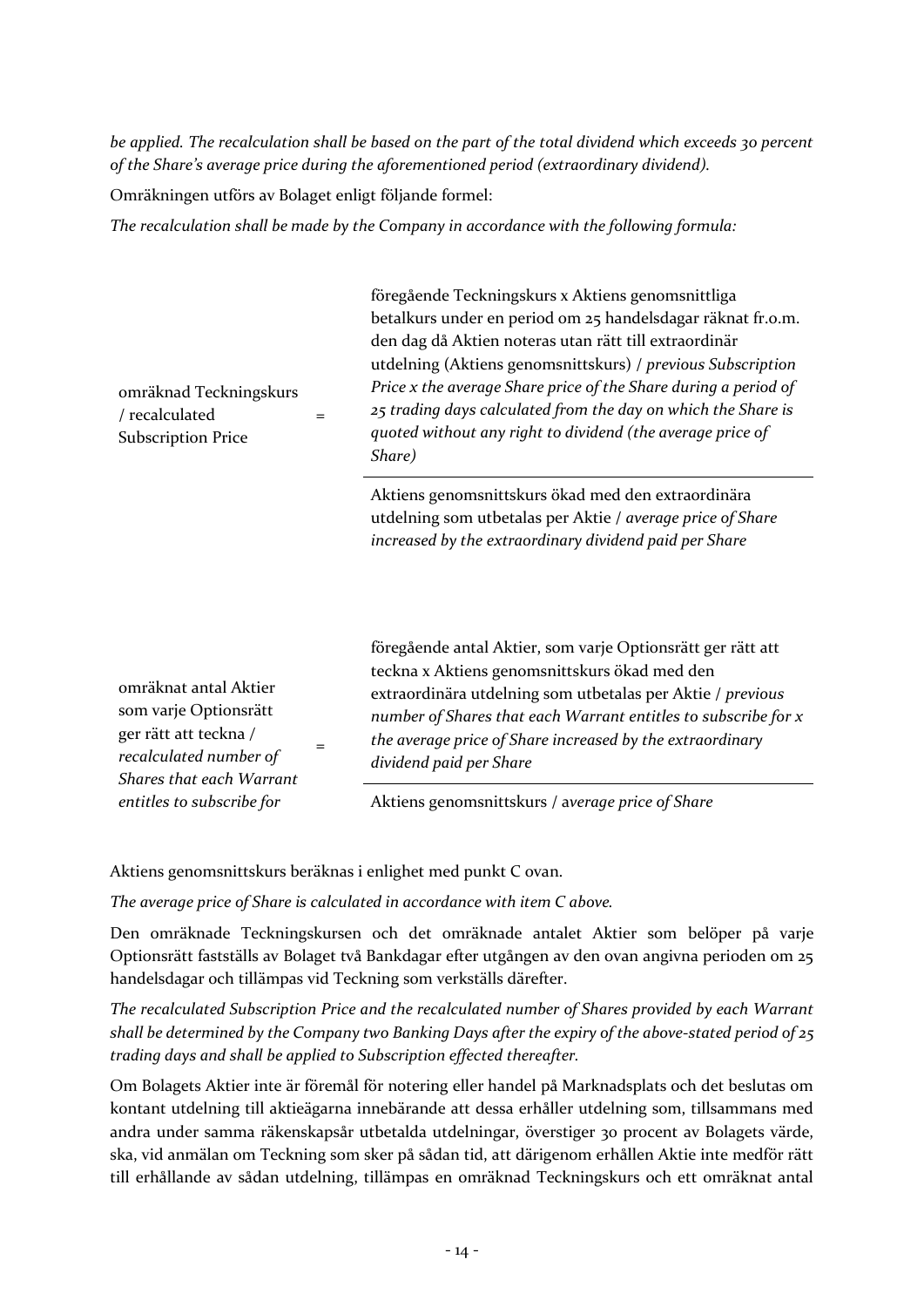Aktier enligt denna punkt G. Härvid ska Bolagets värde per aktie ersätta Aktiens genomsnittskurs i formeln. Bolagets värde per aktie ska bestämmas av en oberoende värderingsman utsedd av Bolaget. Omräkningen ska således baseras på den del av den sammanlagda utdelningen som överstiger 30 procent av Bolagets värde enligt ovan (extraordinär utdelning).

*In the event of the Company's Shares are not listed or traded on a Market Place, and a resolution is adopted regarding a cash dividend to the shareholders entailing that the shareholders receive a dividend which, together with other dividends paid out during the same financial year, exceeds 30 percent of the Company's value, in conjunction with applications for Subscription which take place at such time that the Shares thereby received do not carry an entitlement to receive such dividend, a recalculated Subscription Price and a recalculated number of Shares shall be applied in accordance with this item G. The Company's value shall thereupon replace the Share's average price in the formula. The Company's value shall be determined by an independent valuer appointed by the Company. The recalculation shall thus be based on the aggregate dividend referred to above (extraordinary dividend).*

Vid Teckning som verkställs under tiden till dess att omräknad Teckningskurs och omräknat antal Aktier som varje Optionsrätt berättigar till Teckning av fastställts, ska bestämmelserna i punkt C, sista stycket ovan, äga motsvarande tillämpning.

*In conjunction with Subscription which is effected during the period pending determination of a recalculated Subscription Price and recalculated number of Shares to which each Warrant provides an entitlement to Subscribe, the provisions of item C, final paragraph above shall apply mutatis mutandis.*

# *H. Minskning av aktiekapitalet med återbetalning till aktieägarna / Reduction in the share capital with repayment to the shareholders*

Vid minskning av aktiekapitalet med återbetalning till aktieägarna, tillämpas en omräknad Teckningskurs och ett omräknat antal Aktier som belöper på varje Optionsrätt.

*In the event of a reduction in the share capital with repayment to the shareholders, a recalculated Subscription Price and a recalculated number of Shares provided by each Warrant shall be applied.*

Omräkningen utförs av Bolaget enligt följande formel:

=

*Recalculations shall be made by the Company in accordance with the following formula:*

omräknad Teckningskurs / *recalculated Subscription Price*

föregående Teckningskurs x Aktiens genomsnittliga betalkurs under en period om 25 handelsdagar räknat fr.o.m. den dag då Aktien noteras utan rätt till återbetalning (Aktiens genomsnittskurs*) / previous Subscription Price x the Share's average listed price during a period of 25 trading days calculated commencing the day on which the Shares were listed without the right to participate in the repayment (the average price of Share)*

Aktiens genomsnittskurs ökad med det belopp som återbetalas per Aktie / *the average price of Share increased by the amount repaid per Share*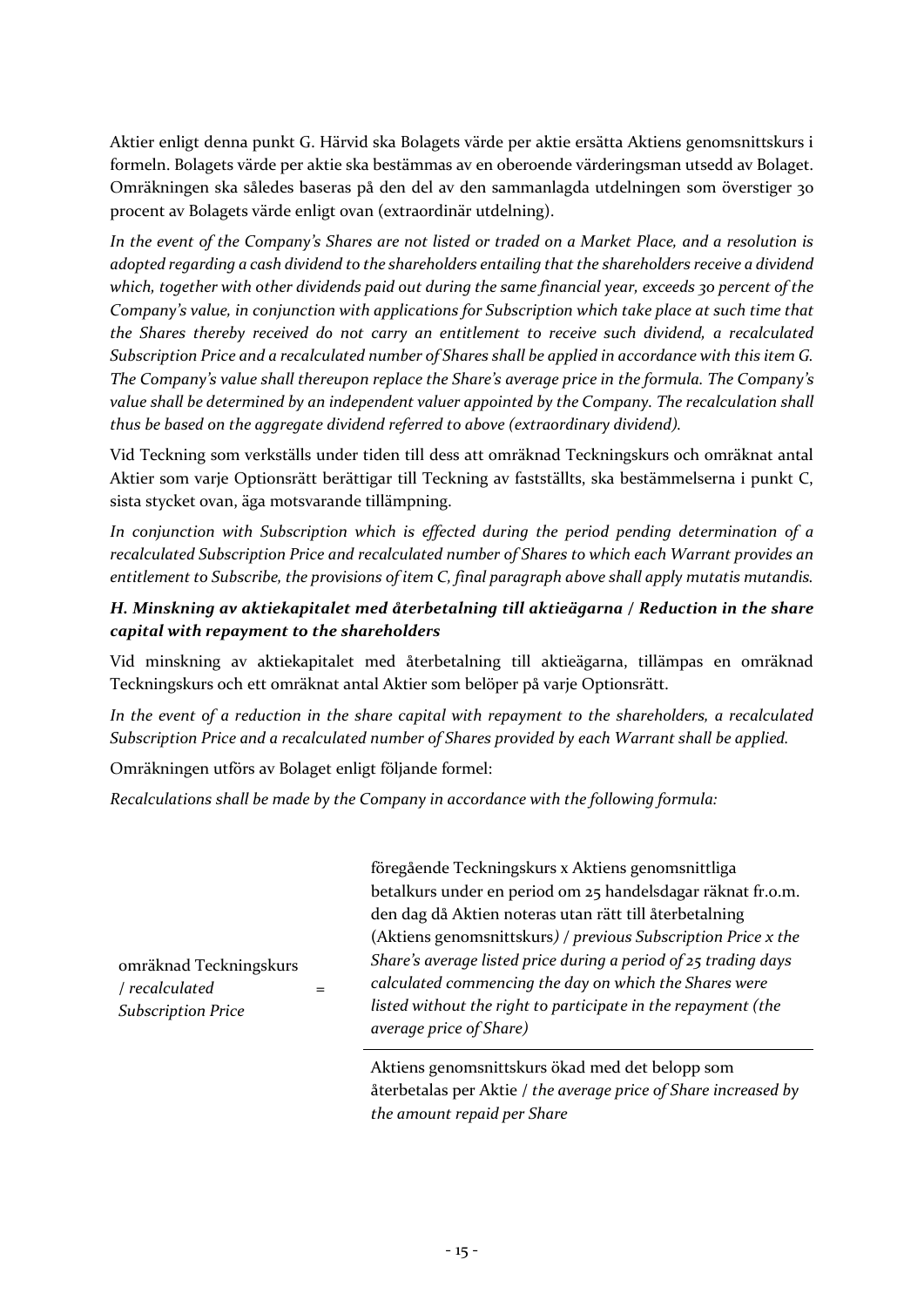omräknat antal Aktier som varje Optionsrätt ger rätt att teckna / recalculated number of Shares that each Warrant entitles to subscribe for

föregående antal Aktier som varje Optionsrätt ger rätt att teckna x Aktiens genomsnittskurs ökad med det belopp som återbetalas per Aktie / *previous number of Shares to which each Warrant provides an entitlement to subscribe x the average price of Share increased by the amount repaid per Share*

Aktiens genomsnittskurs / *average price of Share*

Aktiens genomsnittskurs beräknas i enlighet med punkt C ovan.

=

*The average price of Share is calculated in accordance with item C above.*

Vid omräkning enligt ovan och där minskningen sker genom inlösen av Aktier ska i stället för det faktiska belopp som återbetalas per Aktie ett beräknat återbetalningsbelopp användas enligt följande:

*In making a recalculation pursuant to the above where the reduction takes place through redemption of Shares, instead of using the actual amount which is repaid per Share a calculated repayment amount shall be used as follows:*

beräknat återbetalningsbelopp per Aktie / c*alculated repayment per Share*

det faktiska belopp som återbetalas per inlöst Aktie minskat med Aktiens genomsnittliga betalkurs under en period om 25 handelsdagar närmast före den dag då Aktien noteras utan rätt till deltagande i nedsättningen (Aktiens genomsnittskurs) / *the actual amount that has been repaid per redeemed Share reduced by the average Share price of the Shares during a 25 day period immediately prior to the day the Share is quoted without the right to participate in the reduction (the average price of Share)*

det antal Aktier i Bolaget som ligger till grund för inlösen av en Aktie minskat med talet 1 / *the number of Shares in the Company that serves as basis for the redemption of Shares reduced with the number 1*

Aktiens genomsnittskurs beräknas i enlighet med punkt C ovan.

=

*The average price of Share is calculated in accordance with item C above.*

Den omräknade Teckningskursen och det omräknade antalet Aktier som belöper på varje Optionsrätt fastställs av Bolaget två Bankdagar efter utgången av den angivna perioden om 25 handelsdagar och tillämpas vid Teckning som verkställs därefter.

*The recalculated Subscription Price and the recalculated number of Shares provided by each Warrant shall be determined by the Company two Banking Days after the expiry of the stated period of 25 trading days and shall be applied to Subscriptions effected thereafter.*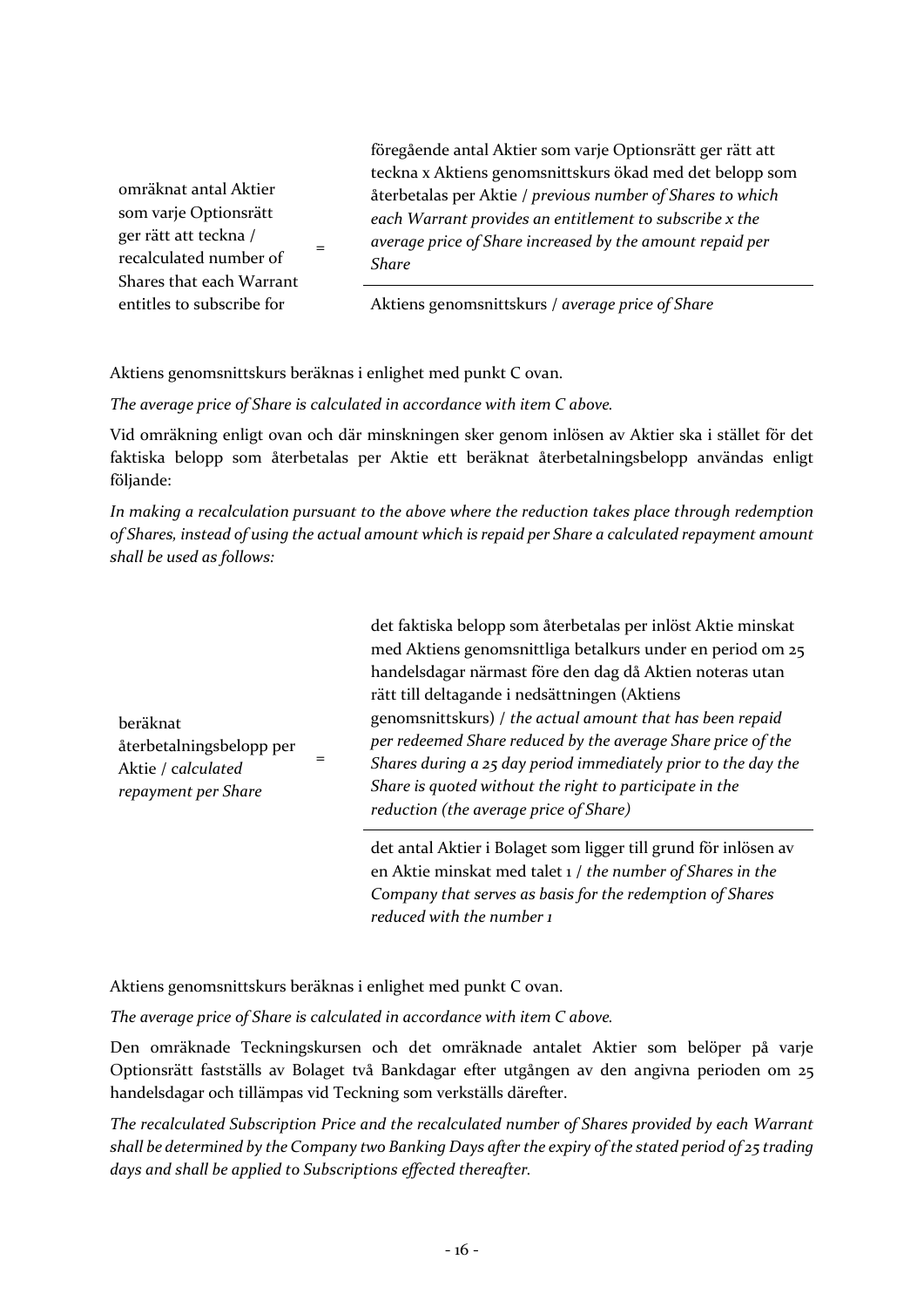Vid Teckning som verkställs under tiden till dess att omräknad Teckningskurs och omräknat antal Aktier varje Optionsrätt berättigar till Teckning av fastställts, ska bestämmelserna i punkt C, sista stycket ovan, äga motsvarande tillämpning.

*In conjunction with Subscriptions which are effected during the period pending determination of a recalculated Subscription Price and recalculated number of Shares to which each Warrant provides an entitlement to Subscribe, the provisions of item C, final paragraph above, shall apply mutatis mutandis.*

Om Bolagets Aktier inte är föremål för notering eller handel på Marknadsplats ska en omräknad Teckningskurs och omräknat antal Aktier fastställas. Härvid ska istället för vad som anges beträffande Aktiens genomsnittskurs, värdet på Aktien bestämmas av en oberoende värderingsman utsedd av Bolaget.

*In the event the Company's shares are not listed or traded on a Market Place, a recalculated Subscription Price and recalculated number of Shares shall be determined. In lieu of the provisions regarding the average Share price, the value of the Shares shall thereupon be determined by an independent valuer appointed by the Company.* 

Om Bolagets aktiekapital skulle minskas genom inlösen av Aktier med återbetalning till aktieägarna, vilken minskning inte är obligatorisk, eller om Bolaget – utan att fråga är om minskning av aktiekapital – skulle genomföra återköp av egna Aktier men där, enligt Bolagets bedömning, åtgärden med hänsyn till dess tekniska utformning och ekonomiska effekter, är att jämställa med minskning som är obligatorisk, ska omräkning av Teckningskursen och antal Aktier som varje Optionsrätt berättigar till Teckning av ske med tillämpning så långt möjligt av de principer som anges ovan.

*If the share capital of the Company is reduced by redemption of Shares with repayment to the shareholders, which reduction is not mandatory, or if the Company – without it being a question of reduction of the share capital – would repurchase treasury shares but, in the opinion of the Company, such repurchase with regard to its technical framing and economic effects should be equated with a reduction which is mandatory, a recalculation of the Subscription Price and the number of Shares that each Warrant entitles the Warrant Holder to Subscribe for shall be made by the Company, to the extent possible by the application of the principles stated above.*

## *I. Ändamålsenlig omräkning / Appropriate recalculation*

Genomför Bolaget åtgärd som avses i punkt A-E, G, H eller M och skulle enligt Bolagets styrelses bedömning tillämpningen av de föreskrivna omräkningsformlerna med hänsyn till åtgärdens tekniska utformning eller av annat skäl inte kunna ske eller leda till att den ekonomiska kompensation som Innehavarna erhåller i förhållande till aktieägarna inte är skälig, ska styrelsen genomföra omräkningen av Teckningskursen och det omräknade antalet Aktier som belöper på varje Optionsrätt på det sätt styrelsen finner ändamålsenligt för att få ett skäligt resultat.

*In the event of the Company carries out any measure as referred to in item A-E, G, H or M and where, in the Company's board's opinion, in light of the technical structure of the measure or for any other reason, application of the prescribed recalculation formula cannot take place or results in the financial compensation received by the Warrant Holders being unreasonable compared with the shareholders, the board of directors shall carry out the recalculation of the Subscription Price and the number of Shares provided by each Warrant in such manner as the board deems appropriate in order to obtain a reasonable result.*

#### *J. Avrundning / Rounding*

För fastställande av omräknad Teckningskurs ska Teckningskursen avrundas till två decimaler.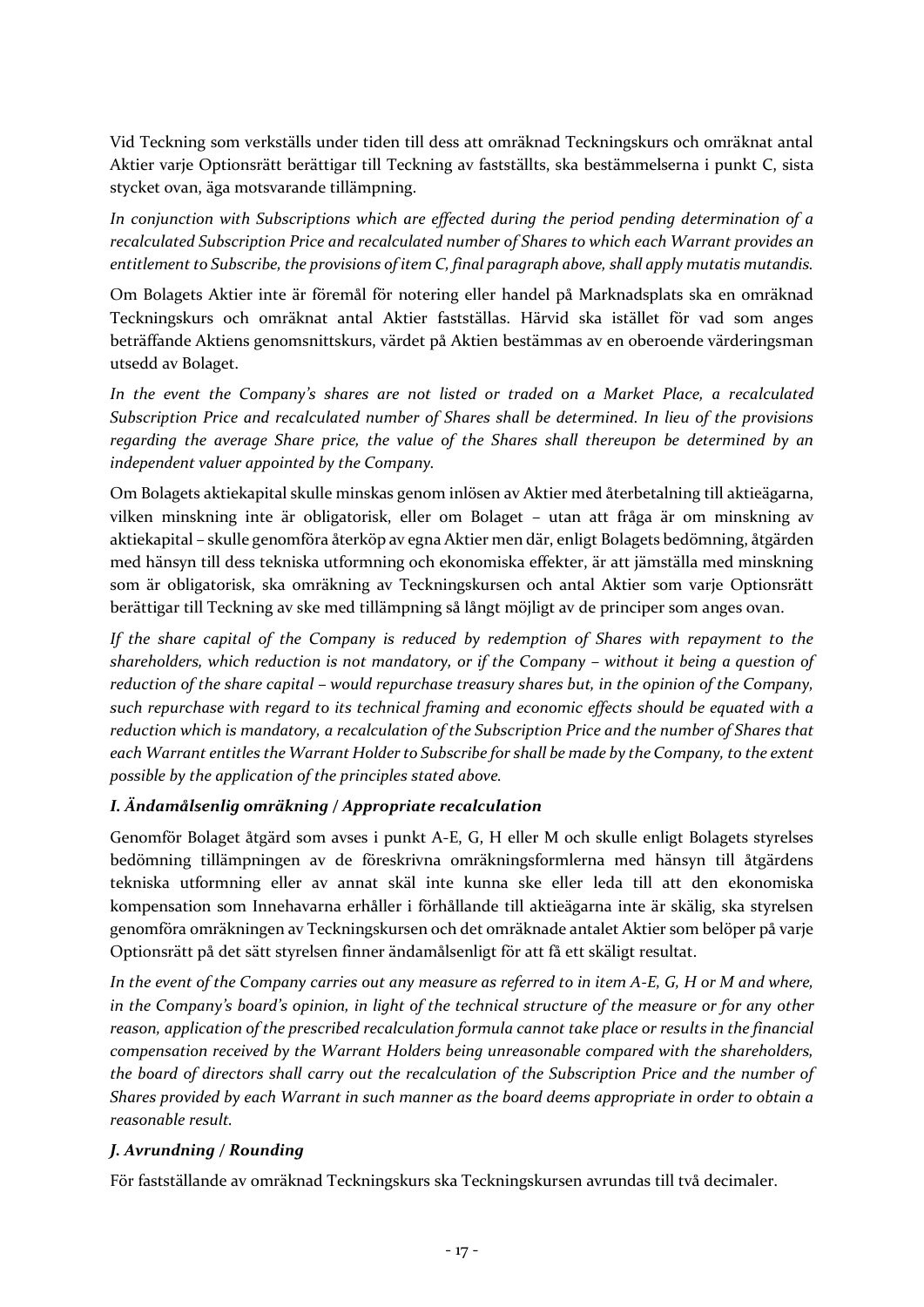*For the determination of recalculated Subscription Price, the Subscription Price shall be rounded to two decimal places.*

## *K. Likvidation / Liquidation*

Vid likvidation enligt 25 kap aktiebolagslagen får Teckning inte vidare verkställas. Det gäller oavsett likvidationsgrunden och oberoende av om beslutet att Bolaget ska träda i likvidation vunnit laga kraft eller inte.

*In the event of liquidation pursuant to Chapter 25 of the Swedish Companies Act, no further Subscription may be effected. The aforesaid shall apply irrespective of the reasons for the liquidation and irrespective of whether or not the order that the Company be placed into liquidation has become final.*

Samtidigt som kallelse till bolagsstämma sker och innan bolagsstämma tar ställning till fråga om Bolaget ska träda i frivillig likvidation enligt 25 kap 1 § aktiebolagslagen ska Innehavarna genom meddelande enligt § 9 nedan underrättas om saken. I meddelandet ska tas in en erinran om att Teckning inte får verkställas sedan bolagsstämman fattat beslut om likvidation.

*Simultaneously with the notice convening the shareholders' meeting and prior to the shareholders' meeting is to consider the issue of whether the Company is to be placed into voluntary liquidation pursuant to Chapter 25, section 1, of the Swedish Companies Act, the Warrant Holders shall be given notice thereof by the Company in accordance with section 9 below. The notice shall inform the Warrant Holders that Subscription may not be effected after the shareholders' meeting has adopted a resolution regarding liquidation.*

Skulle Bolaget lämna meddelande om att det överväger att frivilligt träda i likvidation, ska Innehavare – oavsett vad som sägs i § 3 om tidigaste tidpunkt för påkallande av Teckning – ha rätt att göra anmälan om Teckning av Aktier med utnyttjande av Optionsrätten från den dag då meddelandet lämnats. Det gäller dock bara om Teckning kan verkställas senast på tionde kalenderdagen före den bolagsstämma vid vilken frågan om Bolagets likvidation ska behandlas.

*In the event the Company gives notice that it is considering entering into voluntary liquidation, notwithstanding the provisions of section 3 regarding the earliest date for demanding Subscription, the Warrant Holders shall be entitled to apply for Subscription for Shares through exercise of Warrants commencing the day on which notice is given. However, the aforesaid shall apply only where Subscription can be effected not later than the tenth calendar day prior to the shareholders' meeting at which the issue of the Company's liquidation is to be addressed.*

## *L. Fusion / Merger*

Skulle bolagsstämman godkänna fusionsplan, enligt 23 kap 15 § aktiebolagslagen, varigenom Bolaget ska uppgå i annat bolag, får påkallande av Teckning därefter inte ske.

*In the event the shareholders' meeting approves a merger plan pursuant to Chapter 23, section 15, of the Swedish Companies Act whereby the Company is to be merged in another company, Subscription may thereafter not be demanded.*

Senast två månader innan Bolaget tar slutlig ställning till fråga om fusion enligt ovan, ska Innehavarna genom meddelande enligt § 9 nedan underrättas om fusionsavsikten. I meddelandet ska en redogörelse lämnas för det huvudsakliga innehållet i den avsedda fusionsplanen samt ska Innehavarna erinras om att Teckning inte får ske, sedan slutligt beslut fattats om fusion i enlighet med vad som angivits i föregående stycke.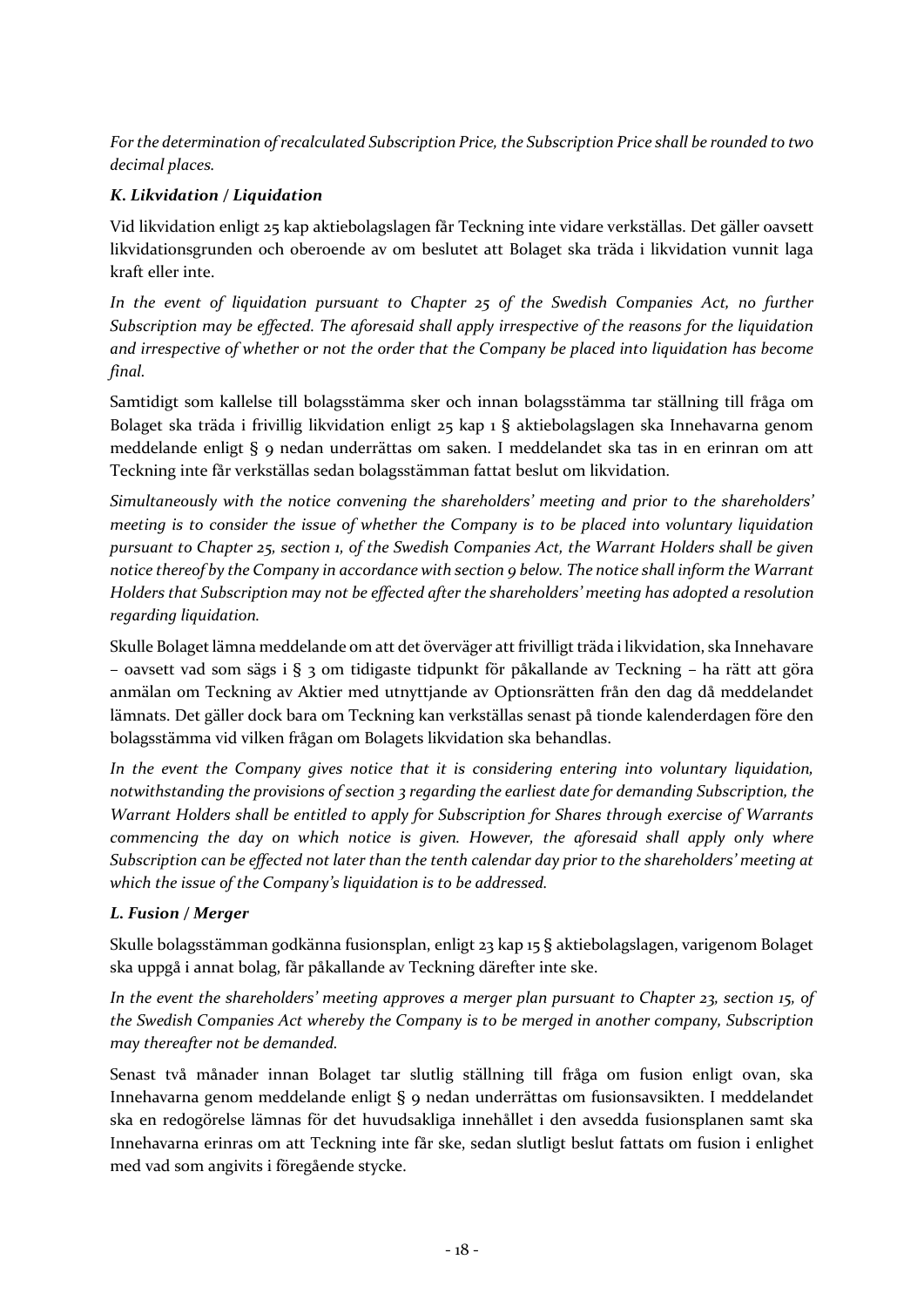*Not later than two months prior the shareholders' meeting which is to consider the issue of approving the above merger, the Warrant Holders shall be given notice thereof in accordance with section 9 below. The notice shall contain information about the merger plan and information that Subscription may not be effected after the shareholders' meeting has adopted a resolution regarding the merger in accordance with the paragraph above.*

Skulle Bolaget lämna meddelande om avsedd fusion enligt ovan, ska Innehavare äga rätt att påkalla Teckning från den dag då meddelandet lämnats om fusionsavsikten, förutsatt att Teckning kan verkställas senast tre veckor före den bolagsstämma, vid vilken fusionsplanen, varigenom Bolaget ska uppgå i annat bolag, ska godkännas.

*In the event the Company gives notice of a proposed merger in accordance with the above, Warrant Holders shall be entitled to apply for Subscription commencing the date on which notice of the proposed merger was given, provided that Subscription can be effected not later than three weeks prior to the date of the shareholders' meeting at which the merger plan whereby the Company is to be merged in another company is to be approved.*

Upprättar Bolagets styrelse en fusionsplan enligt 23 kap 28 § aktiebolagslagen, varigenom Bolaget ska uppgå i annat bolag, ska följande gälla.

*The following shall apply if the Company's board of directors prepares a merger plan pursuant to Chapter 23, section 28, of the Swedish Companies Act, whereby the Company is to be merged in another company.*

Äger ett svenskt moderbolag samtliga Aktier i Bolaget, och offentliggör Bolagets styrelse sin avsikt att upprätta en fusionsplan enligt i föregående stycke angivet lagrum, ska Bolaget, för det fall att sista dag för påkallande av Teckning enligt § 3 ovan infaller efter sådant offentliggörande, fastställa en ny sista dag för påkallande av Teckning (slutdagen). Slutdagen ska infalla inom 60 dagar från offentliggörandet.

*In the event a Swedish parent company owns all Shares in the Company, and the board of directors of the company announces its intention to prepare a merger plan pursuant to the statutory provision referred to in the preceding paragraph, in the event the final date for demanding Subscription pursuant to section 3 above falls on a day after such announcement, the Company shall establish a new final date for demanding Subscription (the expiration date). The expiration date shall be a day within 60 days from the announcement.*

## *M. Delning / De-merger*

Om bolagsstämman skulle godkänna en delningsplan enligt 24 kap 17 § aktiebolagslagen varigenom Bolaget ska delas genom att en del av Bolagets tillgångar och skulder övertas av ett eller flera aktiebolag mot vederlag till aktieägarna i Bolaget, tillämpas en omräknad Teckningskurs och ett omräknat antal Aktier som varje Optionsrätt ger rätt att teckna, enligt principerna för extraordinär utdelning i punkt G ovan. Omräkningen ska baseras på den del av Bolagets tillgångar och skulder som övertas av övertagande bolag.

*In the event the shareholders' meeting approves a de-merger plan pursuant to Chapter 24, section 17, of the Swedish Companies Act whereby the Company shall be demerged through part of the Company's assets and liabilities being taken over by one or more limited companies in exchange for consideration to the Company's shareholders, a recalculated Subscription Price and a recalculated number of Shares to which each Warrant provides an entitlement to subscribe shall be applied in accordance with the*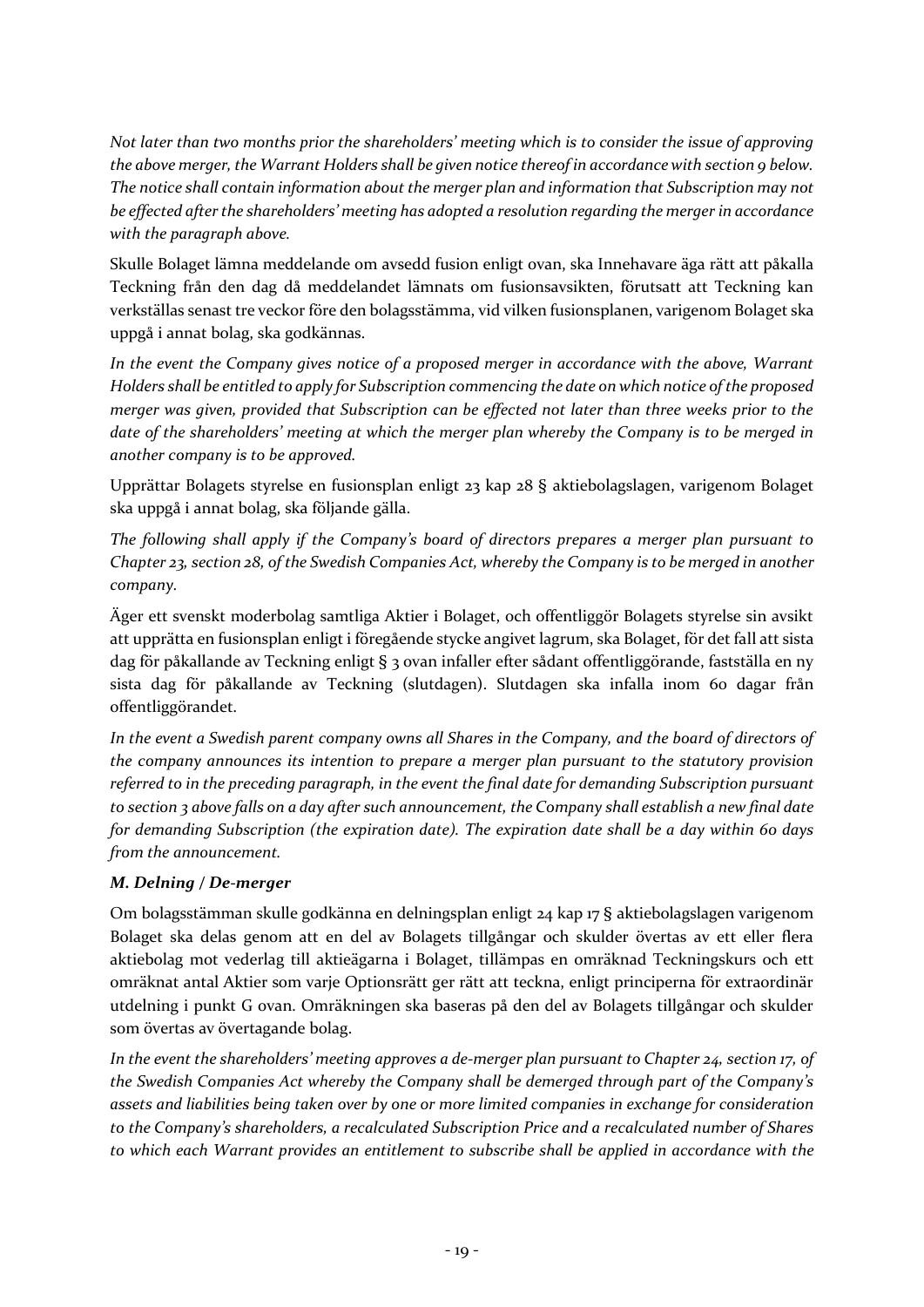*principles regarding extraordinary dividends as set forth in item G above. The recalculation shall be based on the part of the Company's assets and liabilities assumed by the takeover company.*

Om samtliga Bolagets tillgångar och skulder övertas av ett eller flera andra aktiebolag mot vederlag till aktieägarna i Bolaget ska bestämmelserna om likvidation enligt punkt K ovan äga motsvarande tillämpning, innebärande bl.a. att rätten att begära Teckning upphör samtidigt med registreringen enligt 24 kap 27 § aktiebolagslagen och att underrättelse till Innehavaren ska ske senast två månader innan delningsplanen underställs bolagsstämman.

*In the event all of the Company's assets and liabilities are taken over by one or more limited companies in exchange for consideration to the Company's shareholders, the provisions regarding liquidation as set forth in item K above shall apply mutatis mutandis, entailing inter alia that the right to request Subscription shall terminate simultaneously with registration pursuant to Chapter 24, section 27, of the Swedish Companies Act and that Warrant Holders must be given notice thereof not later than two months prior to the date on which the de-merger plan is submitted to the shareholders' meeting.*

### *N. Tvångsinlösen / Compulsory redemption of shares*

Äger ett svenskt moderbolag, självt eller tillsammans med dotterföretag, mer än 90 procent av Aktierna i Bolaget, och offentliggör moderbolaget sin avsikt att påkalla tvångsinlösen, ska vad som i sista stycket punkt L sägs om slutdag äga motsvarande tillämpning.

*In the event a Swedish parent company, on its own or together with a subsidiary, owns more than 90 percent of the Shares and more than 90 percent of the voting rights in respect of all of the Shares in the Company, and where the parent company announces its intention to commence a buy-out procedure, the provisions of the final paragraph of item L regarding the expiration date shall apply mutatis mutandis.*

Om offentliggörandet skett i enlighet med vad som anges ovan i denna punkt, ska Innehavare äga rätt att göra sådant påkallande fram till och med slutdagen. Bolaget ska senast fem veckor före slutdagen genom meddelande enligt § 9 nedan erinra Innehavarna om denna rätt samt att påkallande av Teckning inte får ske efter slutdagen.

*If the announcement has been made in accordance with the provisions above in this subsection, Warrant Holders shall be entitled to demand Subscription until the expiration date. The Company must give notice to the Warrant Holders in accordance with section 9 below, not later than five weeks prior to the expiration date, informing them of this right and the fact that they may not demand Subscription after the expiration date.*

Har majoritetsägaren enligt 22 kap 6 § aktiebolagslagen begärt att en tvist om inlösen ska avgöras av skiljemän, får Optionsrätten inte utnyttjas för Teckning förrän inlösentvisten har avgjorts genom en dom eller ett beslut som har vunnit laga kraft. Om den tid inom vilken Teckning får ske löper ut dessförinnan eller inom tre månader därefter, har Innehavaren ändå rätt att utnyttja Optionsrätten under tre månader efter det att avgörandet vann laga kraft.

*If the majority shareholder, pursuant to Chapter 22, section 6, of the Swedish Companies Act, has submitted a request that a buy-out dispute be resolved by arbitrators, the Warrants may not be exercised for Subscription until the buy-out dispute has been settled by an award or decision that has become final. If the period within which Subscription may take place expires prior thereto, or within three months thereafter, a Warrant Holder nevertheless has the right to exercise the Warrant within three months after the date on which the ruling became final.*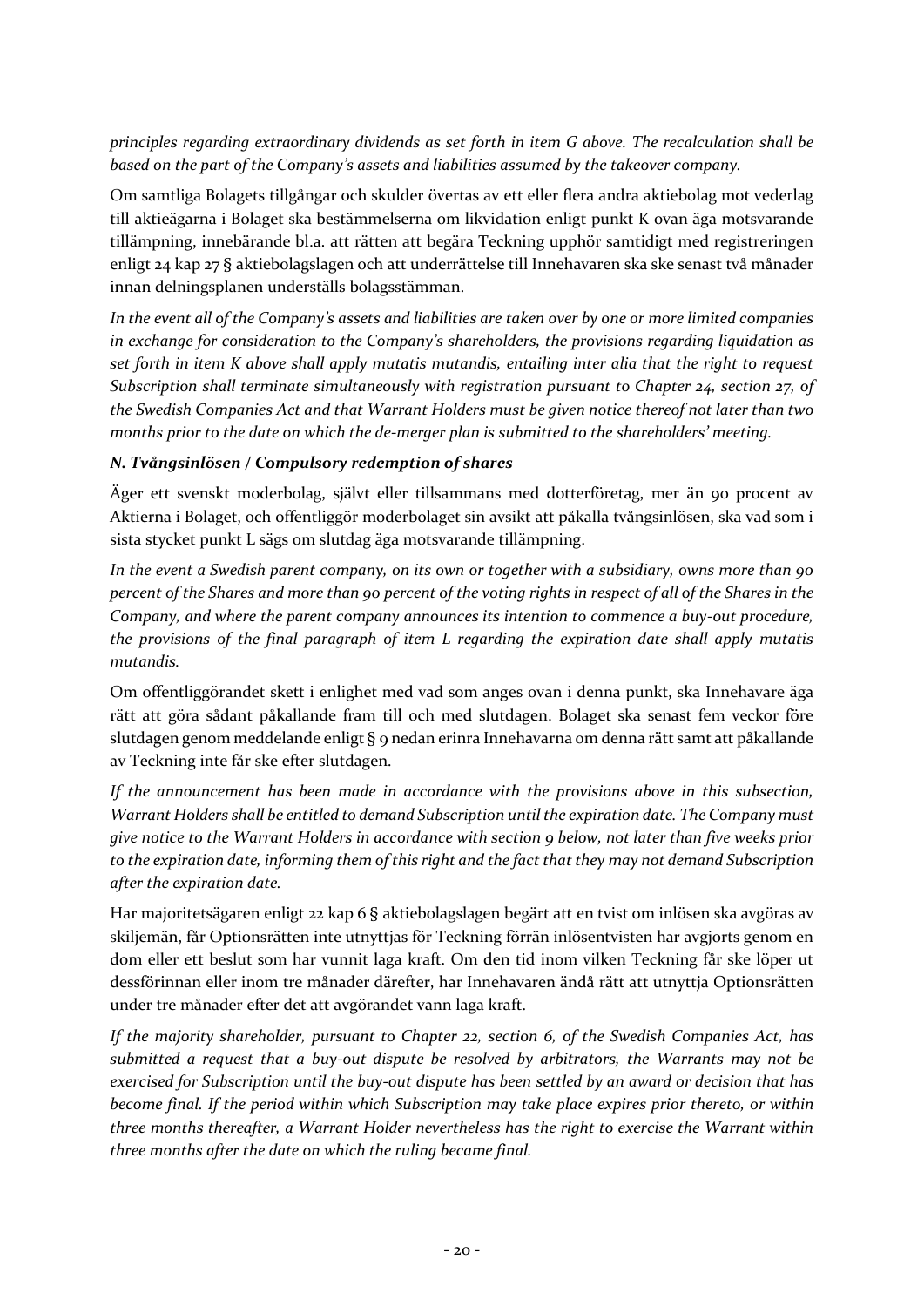# *O. Upphörd eller förfallen likvidation, fusion eller delning / Cease or lapse of liquidation, merger or de-merger*

Oavsett vad som sagts under punkt K, L och M om att Teckning inte får verkställas efter beslut om likvidation eller godkännande av fusionsplan eller delningsplan, ska rätten till Teckning återinträda om likvidationen upphör eller frågan om fusion eller delning förfaller.

*Notwithstanding the provisions of item K, L and M that Subscription may not be effected following a resolution regarding liquidation or approval of a merger plan or de-merger plan, the right to Subscription shall be reinstated in the event the liquidation ceases or the issue of a merger or de-merger lapses.*

### *P. Konkurs eller företagsrekonstruktion / Bankruptcy or company reorganization order*

Vid Bolagets konkurs eller om beslut fattas om att Bolaget ska bli föremål för företagsrekonstruktion får Teckning med utnyttjande av Optionsrätt inte ske. Om konkursbeslutet eller beslutet om företagsrekonstruktion hävs av högre rätt, återinträder rätten till Teckning.

*In the event of the Company's bankruptcy or where a decision is taken that the Company shall be the subject of a company reorganization order, Subscription may not take place through exercise of Warrants. Where the bankruptcy order or the Company reorganization order is set aside by a higher court, the entitlement to Subscribe shall be reinstated.*

### *Q. Byte av redovisningsvaluta / Change in accounting currency*

Genomför Bolaget byte av redovisningsvaluta, innebärande att Bolagets aktiekapital ska vara bestämt i annan valuta än svenska kronor, ska Teckningskursen omräknas till samma valuta som aktiekapitalet är bestämt i. Sådan valutaomräkning ska ske med tillämpning av den växelkurs som använts för omräkning av aktiekapitalet vid valutabytet.

*In the event the Company effects a change in the accounting currency, entailing that the Company's share capital shall be established in a currency other than Swedish crowns, the Subscription Price shall be recalculated in the same currency as the share capital. Such currency recalculation shall take place applying the exchange rate which was used to recalculate the share capital in conjunction with the change in currency.*

Enligt ovan omräknad Teckningskurs fastställs av Bolaget och ska tillämpas vid Teckning som verkställs från och med den dag som bytet av redovisningsvaluta får verkan.

*A recalculated Subscription Price in accordance with the provisions above shall be determined by the Company and shall be applied to Subscriptions effected commencing the day on which the change in the accounting currency takes effect.*

### *R. Motsvarande villkor för kupongbolag / Equivalent terms and conditions for companies that are not Central Securities Depository Companies*

I de fall ovan angivna omräkningsvillkor hänvisar till avstämningsdagen och Bolaget vid omräkningstillfället inte är Avstämningsbolag ska istället för avstämningsdagen tillämpas jämförlig tidpunkt som används i motsvarande villkor för kupongbolag.

*In cases where the provisions concerning recalculation refer to the record date and, at the time of the recalculation, the Company is not a Central Securities Depository Company, a comparable date used in equivalent terms and conditions for companies that are not Central Securities Depository Companies shall apply instead of the record date.*